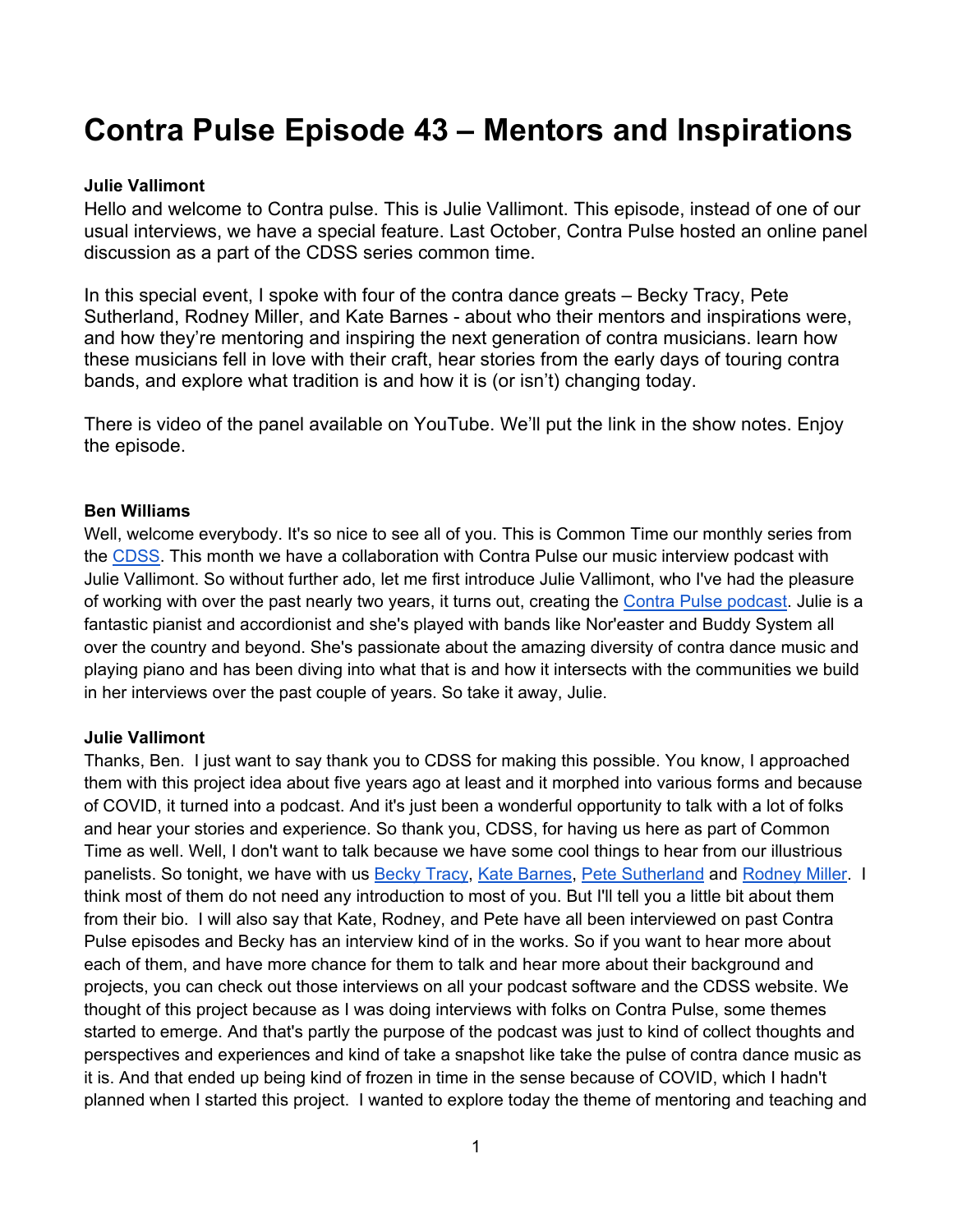learning because one of the things I love about this tradition is how welcoming it is to people and there's a lot of different ways to learn it and pass it on. I feel like these musicians are conduits, these tunes, some of them have been around for hundreds of years passing through person to person to person and they change as they go. And each of them is interpreted in a different way by the personality of whoever is playing them in the moment. So tonight, I'm hoping that we'll talk about things like how did each of our panelists learn and where did they get started and what inspired them and how they're teaching new musicians. I just have one fan girl moment that all of you, Becky, Kate, Pete, and Rodney were all huge inspirations for me and so if I play for contra dance is it's your fault. I spent a long time in dance halls dancing to you listening to you, sitting backstage, and you've all been so welcoming and gracious over the years, just being friendly, sharing tips, talking shop, you know, sharing tunes, and it's just been so wonderful. So let me tell you a little bit about Kate Barnes, who recently just won a nice award thanks to CDSS and she has been performing on piano, flute, guitar, and about a billion other things for contra dancing and English country dance and for decades, she plays with Bare Necessities and the Latter Day Lizards. She's the author of beloved dance books for English country dance and couples dancing. Over 70 recordings Kate, that's a lot of time in the studio.

#### **Kate Barnes**

I know.

## **Julie Vallimont**

And has played for thousands and thousands of dances in the order of tens of thousands of dances. Welcome, Kate.

## **Kate Barnes**

Thank you, honored to be here.

## **Julie Vallimont**

Would you be able to tell us a little bit about kind of how you got hooked into playing for dance music and what some of your seminal moments were that kind of got you started in this?

#### **Kate Barnes**

Oh, well, I think I always had a bent to this kind of music. Because when I was in high school, before I ever heard of contra dance music, I did some composing. I was basically composing polkas. Something about that rhythm and the simpler melodies just grabbed me. So I was kind of primed already in that direction of this kind of particular structure, 32 bar, repeated A's repeated B's music. Now, so in college, after the first year, I went to a contra dance to meet a friend of mine. He never showed up, but I stayed to dance anyway. I have a theory that if you can get someone to go to a dance twice, you'll have them hooked. So I went once, wasn't hooked but then my friend says sorry, I forgot, I'll come next week. I went the next week and then I got hooked on to it. At that time I also bought a flute just for the hell of it at a pawn shop in Cambridge. I started playing these tunes on the flute and I also looked at what the pianos were doing. I think it was Janet Paoletti and Bob McQuillen at that point, we were going to Fitzwilliam, New Hampshire and I thought, I think I can do that. And so I wrote anyone who could play any kind of melody instrument, we took out Cole's Fiddle tunes, and then I would back them up until they couldn't stand it anymore. That was basically my start, but the biggest nudge towards actually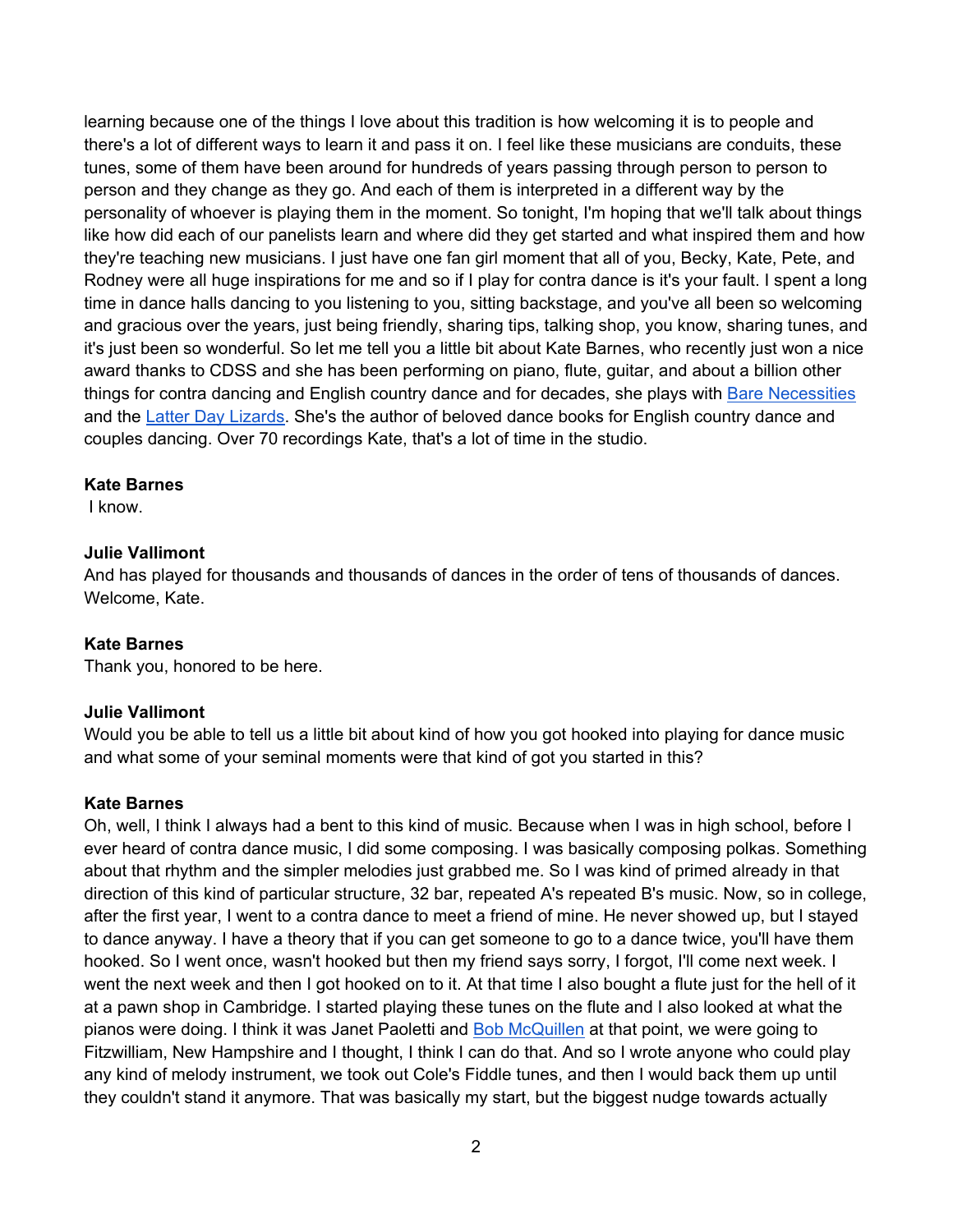playing was I was at the Fitzwilliam dance playing the flute on the side, and McQuillen, who was on stage with Roger Pinard, the fiddler and Janet Paoletti on piano looked at me and shouts as McQuillen only could across the hall said, "You, get up here". So I was petrified, clutching my flute, I came on stage and he slammed his hand on his accordion box next to his chair and said, "Sit here and play". It was it was great. It was fantastic and it's been downhill or maybe uphill ever since then.

# **Julie Vallimont**

The rest is history, as they say.

## **Kate Barnes**

I played some on the piano during the breaks because they had a pianist and Jim Kennedy who ran the Fitzwilliam dance, said, "Hey,I think we can work you into the hiring schedule". So that was kind of my first professional contra gig is the Fitzwilliam Dance during the summers.

#### **Julie Vallimont**

That's amazing. I love that story. Hey, sit down and play.

#### **Kate Barnes**

I know it's so Bob.

#### **Julie Vallimont**

That's so great. Well, more about that, but let's say hi to Becky Tracy here. Becky, you all know her distinctive, beautiful fiddle playing, which has been a defining presence in some of the most popular and innovative dance bands to come out of New England. You know, Wild Asparagus, Nightingale. Her playing draws on French Canadian and Irish and other New England styles and it's grounded in her upbringing in the dance scene of New England. Welcome, Becky. I'm so glad to have you here.

## **Becky Tracy**

It's delightful to be here. Thank you.

#### **Julie Vallimont**

How did you end up getting roped into playing for dance music and making it a part of your life's work?

## **Becky Tracy**

So without knowing it I kind of got brainwashed into this whole scene as a child because my dad was a caller for community dances. I would go off to Girl Scout dances and you know, just all kinds of little dances with my dad. He would call, sometimes my mom would help him and sometimes he had a band and Bill Welling and Bill Wallach were occasionally that band in Connecticut. But he also brought records like so many of those callers did. I actually listened to a lot of Don Messer and the Ralph Page orchestra and I had no idea who I was listening to. I just kind of grew up dancing to that music. I did contra dance, I went out to a few contra dances here and there through college, I went to a few up in like Etna New Hampshire. But it wasn't until I moved to Maine, and went out to a contra dance and Michael Connelly danced with me and he somehow asked me if I played an instrument. I made the mistake at the moment, at the time, I thought it was a mistake, because it was the end of my dancing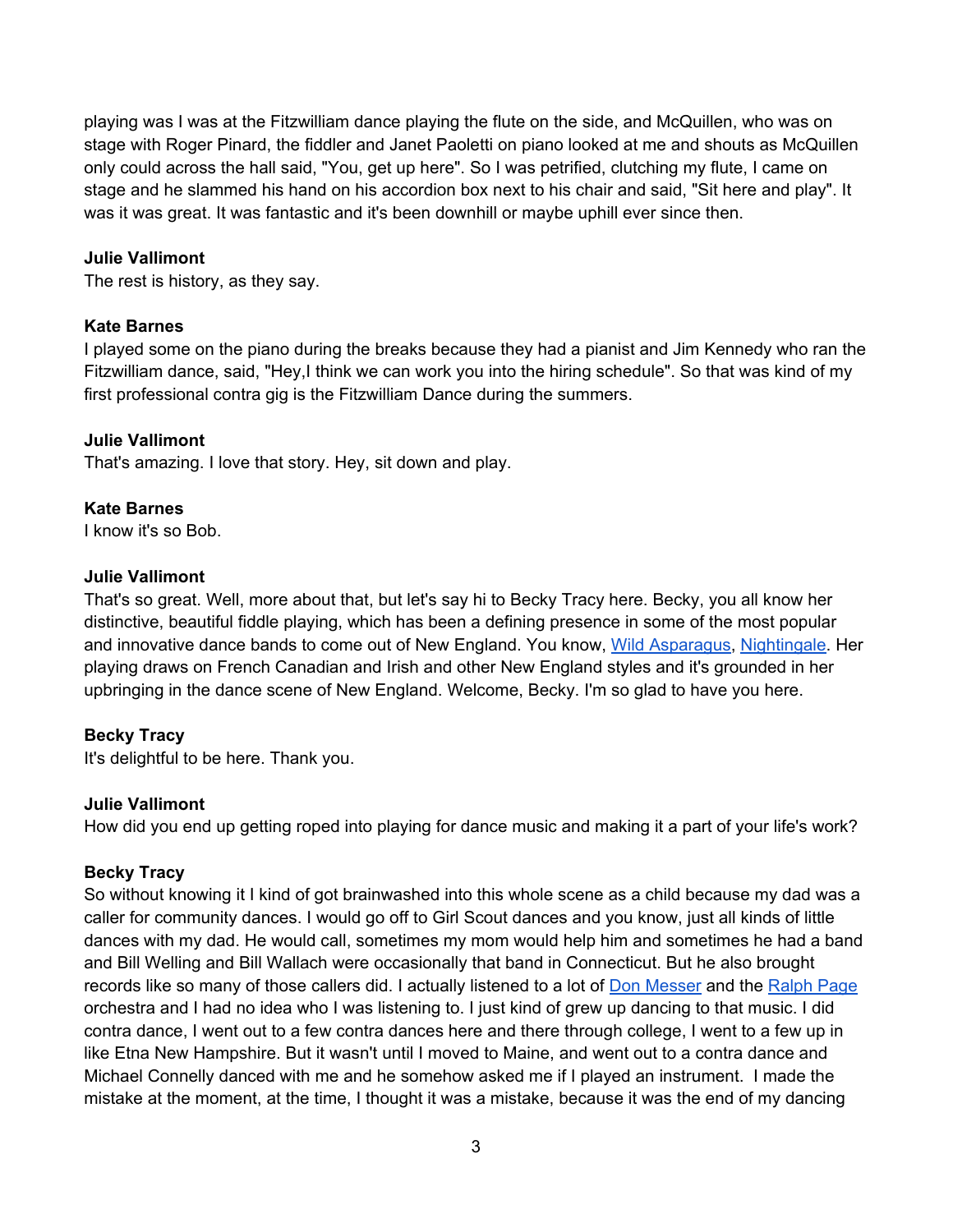for the most part. He said, "Do you play?" and I said, "I play the violin" and he said "Well" and he started to drag me to all these sessions and I started having the best time. He brought me to a lot of Irish sessions and made me sit in with bands and helped me find people to play with. And then when I moved to Vermont, there were more people to play with there, great musicians, Walter Weber was a big influence in a band there that I joined called the "Bog Carrots" of all names. And it just kept going, as I moved people would, you know, kind of bring you in and teach you what they knew. And it was kind of, you know, as we know, it's a warm, welcoming community. So that's the gist of it.

# **Julie Vallimont**

That's wonderful. Where in Maine were you living?

# **Becky Tracy**

I was in Portland, Maine,

# **Julie Vallimont**

Portland. Maine was the place where I went to my first contra dance, and I got hooked on it because they were so welcoming. It's just such a great community there.

# **Becky Tracy**

Was your first contra dance Bowdoinham or was it a different one?

## **Julie Vallimont**

It was the North Yarmouth dance at the Wescustogo Hall.

## **Becky Tracy**

The one that burned?

## **Julie Vallimont**

Yeah. And it was just magic. I don't think I would have gone back to contra dancing, if it hadn't been the energy of the people in the room and their friendliness that pulled me back in because I certainly wasn't good at the activity in the beginning. I found it very overwhelming. But I was like, wow, this is so great and you just feel that energy. So that's just really lovely. Well, we'll come back to that as well. We have Pete Sutherland with us tonight. Vermont musical legend, both an accomplished instrumentalist and a singer songwriter, or songsmith Pete plays fiddle piano, banjo, melodica, 800 things I don't know about, for contra dancing. And he's been doing this for decades, both as a founding member of the Clayfoot Strutters, and a veteran of many groups, including Metamora and now with his current contra band Pete's Posse, which is just a musical adventure on wheels. Pete's also been an artistic director, producer and a mentor for several folks like Young Tradition Vermont and other groups. Pete, how did you end up playing for dances?

## **Pete Sutherland**

Oh well, up here, I'm from Burlington, originally, there had been contra dancing in the previous generation. I didn't grow up with any of this my dad was not a caller. So I got all the way to college without actually hearing any of this music and this was like, right around the Kent State era and stuff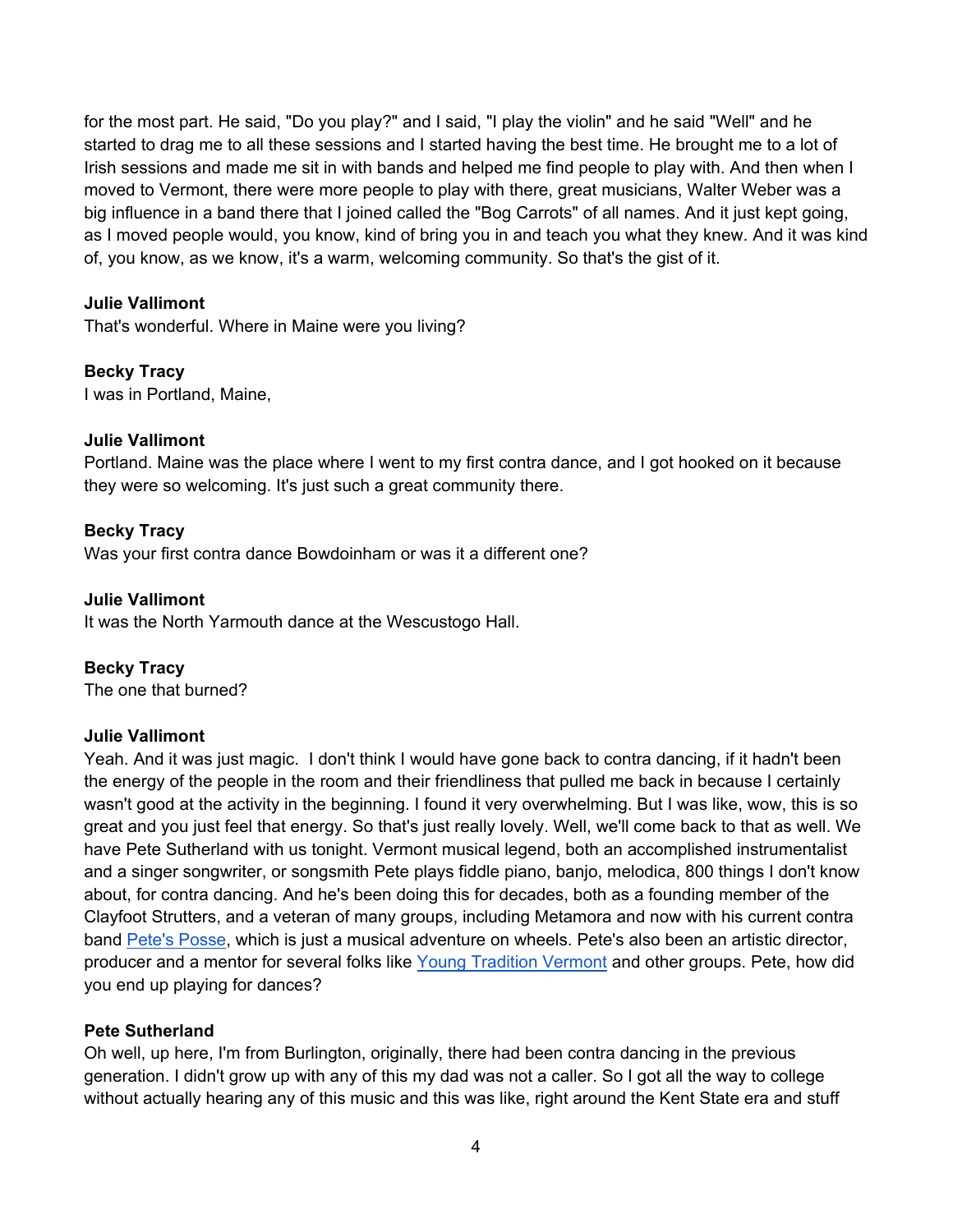like that. And then all these kind of like, kids with backpacks and mandolins in tow, started kind of like roaming the halls of the university. And it was just like this sort of inkling that there was this whole thing going on that I hadn't necessarily heard about. All the time, I just listened to Led Zeppelin or whatever so at that point, I had gotten a banjo and then I got a fiddle and scratching away and fell in with enough people that that kind of like thought that they knew how to sort of like keep a beat to play for some really simple, not contra at that time, square dancing, actually. But just a few years later, and so we were trying to make something happen in the northern Vermont area. This was before you got up here, Becky, because I wasn't actually around here when you get here so we didn't cross paths there. But so we tried to invent things from the ground up as best we could from like reading about them or somebody said, Hey, I went to a Dudley dance, you know, like three years ago and then they try to like, everybody was like stone soup, everybody brought a piece of it and so we were trying to make that happen. Meanwhile then I got really out of college I got really interested in being a migrant hippie apple picker and was working down in Brattleboro for a while and several times after working 10 and 11 hour days piled in the car with a peanut butter sandwich and went off to a Dudley dance and it was the classic six person powerhouse version of the Canterbury Orchestra. So it was just an electrifying experience and you know, just swept, just like rolling off of everybody. And so that was really visceral and at that time, I was really much more interested in playing old time music, it's like the first language. It really bit me in the butt. So I took my apple picking adventures down south so I could visit all the fiddlers down there and stuff and there was certainly no contra dancing in Nashville or anywhere else at that time, we're talking like the mid 70s. It's pretty sleepy still. And I was working down there and I was like falling in with these really ne'er do well back to the lander types down there that were just living for playing old time music and not only playing it but like being reenactors of it...there's not really better word for it. And so like just for a nice yankee boy, I ended up in some incredibly, like crazy and stressful and probably downright dangerous situations pursuing this music and puking my guts out on the lawn of somebody I'd just bought some moonshine from and, you know, so far from like, the niceties of an English country dance. Yeah, I mean, but that to me was like I needed, I really needed like a complete jumpstart, you know, in having not heard this music and having tried my hand at other things. So it was it was really great. I mean, I'm not here to preserve cultural stereotypes, but some of the people I was hanging out with really kind of would make the Beverly Hillbillies look like the Kardashians. I mean, they were like, incredibly...yeah, you knew you were in North Carolina, in the mountains. So I came home with that kind of like experience and then contra dancing all of a sudden was happening. So then I kind of like broaden my musical palette, which I was interested in other stuff anyway and it just kind of step by step from there.

#### **Julie Vallimont**

Sounds like an immersive experience to say the least, Pete.

#### **Pete Sutherland**

Yeah.

#### **Julie Vallimont**

I heard that in the early days you were also a caller.

#### **Pete Sutherland**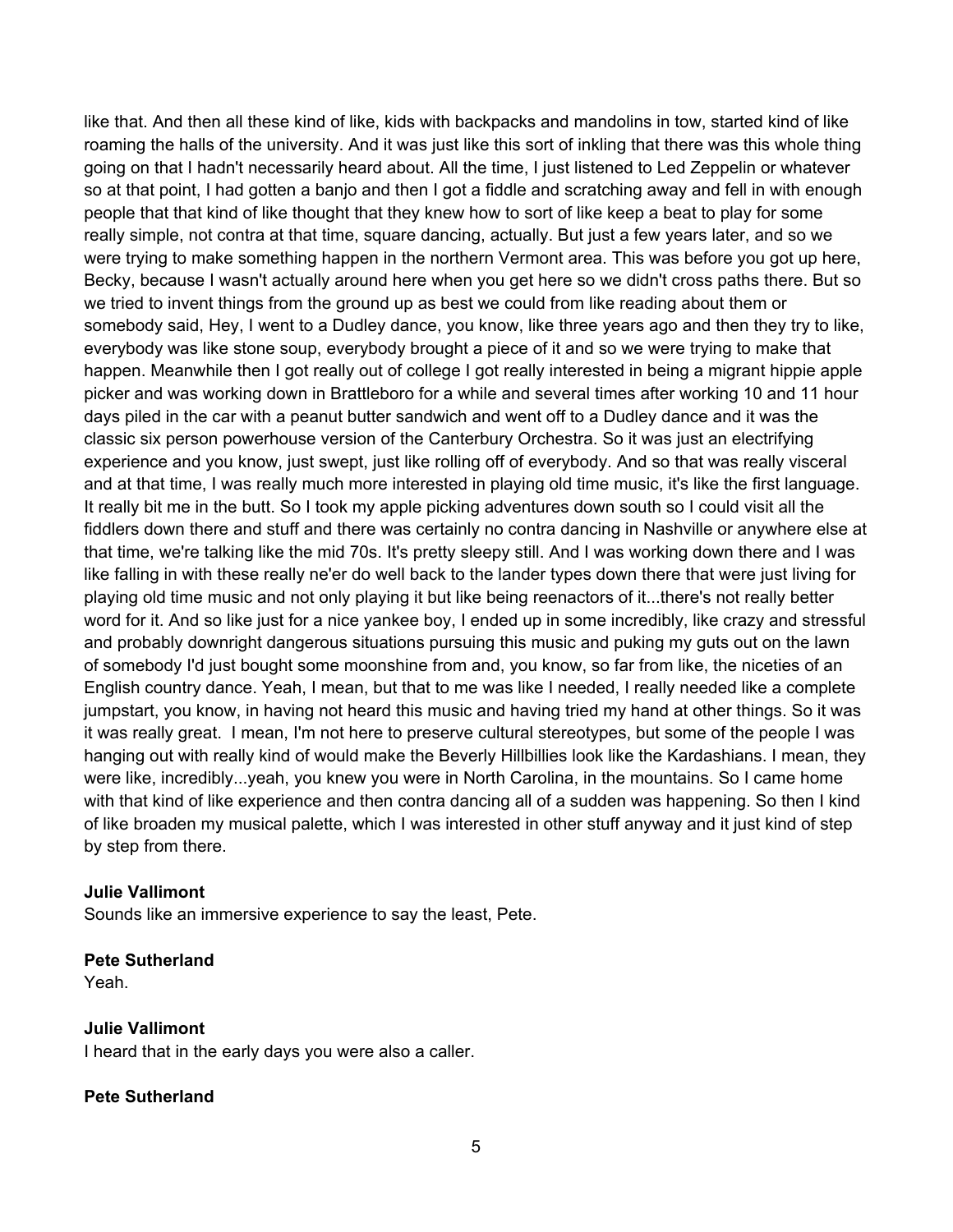I tried my hand at that. I think everybody was kind of into the DIY thing because we had no living tradition. So we were just really trying to get something going and everyone was trying everything. And probably that's why I cultivated being a multi-instrumentalist as well, but I could still call at a wedding, you know, I could do that. What do you need to know? You don't need that much.

#### **Julie Vallimont**

Oh, I have so many questions for all of you. But I want to get to Rodney and then we will delve into all these things in more depth. Our last panelist tonight is Rodney Miller, fiddler, violin maker, tunesmith. He's renowned for his New England style fiddling and his unique fiddle style and compositions, from the New England Chestnuts albums to Airplang, Airdance to the Stringrays and many more. Rodney 's playing showcases both tradition and innovation. He's been playing dances for more than 40 years on both coasts and everywhere in between and abroad, and has been recognized as a master fiddler. Thank you for joining us tonight, Rodney.

#### **Rodney Miller**

Nice to be here, Julie.

#### **Julie Vallimont**

So how did you get started playing in New England contra dances?

#### **Rodney Miller**

Well, I started because my grandfather's violin was handed to me at age seven. My mother was a professional musician, piano and organ player. My dad was a minister so we moved quite a bit but I grew up mostly in upstate New York near Rochester. My mom was born in Glens Falls, and lived in Bluemont West Virginia for a while and both grandfathers played violin and I used to take my dad's father's violin and then go play for him, before my grandfather, before he died in the late 60s, I guess. So I came into it. There was a popular Irish tune book on the piano and I started playing tunes out of that book with my mom. I realized innately that there was a ancestral history of music, and my dad grew up near Syracuse and he told me about square dances that he used to go to as a boy. Anyway, there was some sort of collective folk mentality in the family. We would go to fiddler's picnics in Canandaigua, like on a Sunday afternoon and it really piqued my interest in playing more tunes. So I was getting training with some lessons how to play and back then it wasn't known that if you're left handed, you would play right hand, that was assumed that I didn't get left handed training because I am left handed. So I always see the world in kind of a reversal way, that's set up for righties. I managed to play enough fiddle music and work through my right hand awkwardness of bowing. Because my coordination is in my left hand, but it took probably a decade of playing for dances to smooth out my bowing arm. As I was doing that, then I was creating my own sort of bowing style, a lot of lifting off strings and stuff. Because of the fiddler's picnic situation, I was eager to learn some of the basic repertoire from the old time fiddlers associations. I looked up local fiddlers like in West Walworth, New York outside of Rochester, and went to visit Wayne Merrill who used to be a Adirondack lumberjack at the turn of the century in 1900. He played some tunes for me and I played along with him. And then I did a collecting trip to Vermont, to Barre Vermont, I met Clem Myers, head of the Northeast Fiddlers Association, and he put me in touch with Neal Converse up in Plainfield [Vermont]. So I went to visit him and recorded him on a tape to tape recorder and learned Green Mountain Petronella and a bunch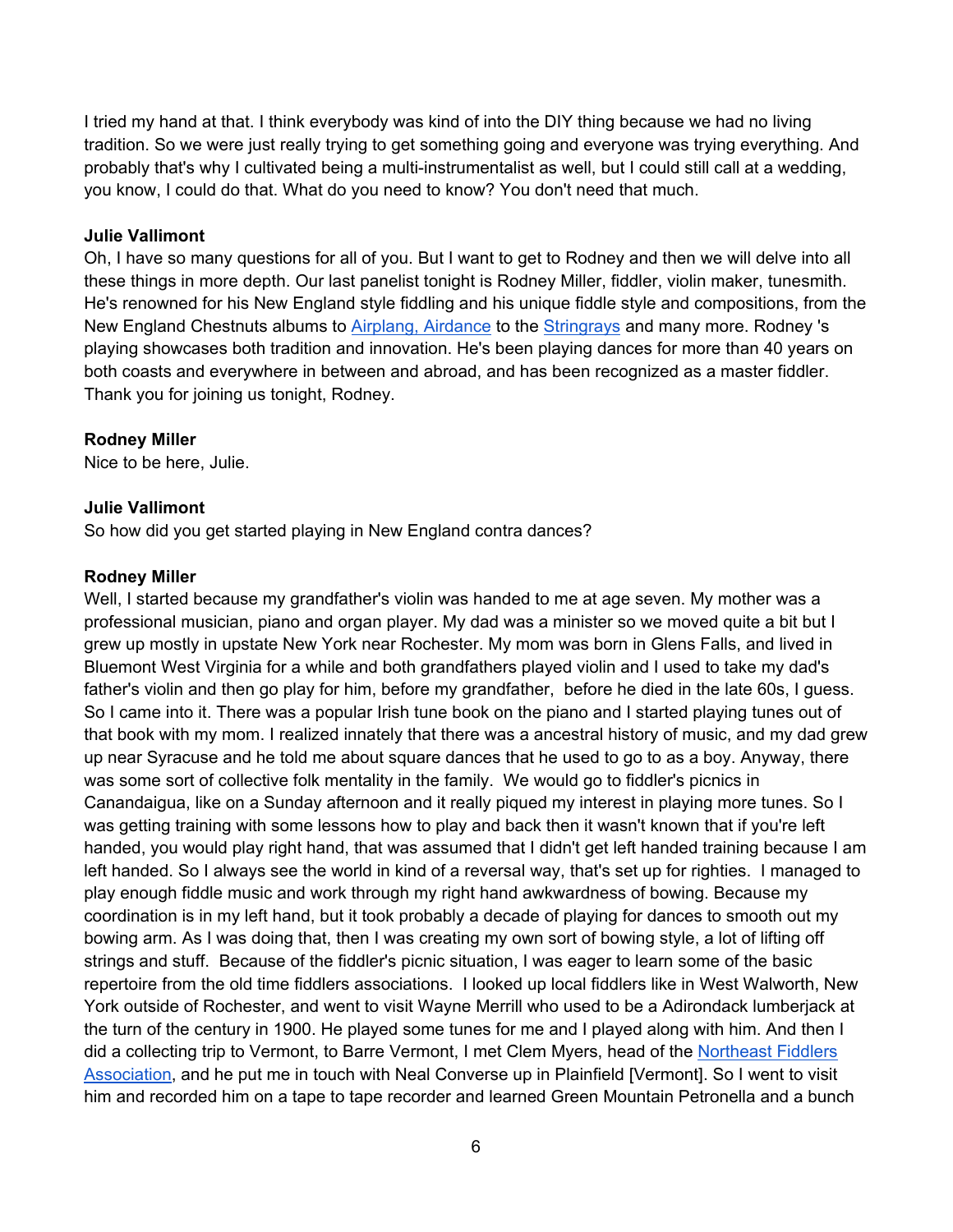of other stuff that I was beginning to play for contra dances. But when we get back, I was recruited to go to Oberlin College to be in a string band actually, that was the main reason I went and they needed a fiddler, the fiddler had left as I was coming in as a freshman and so I started playing with the string band at college. That led me to know Jane Wilk who was a sophomore, I was a freshman and she wanted to do square dancing and contra at college. And she needed a fiddler so she recruited me, I started playing for dances, then as a freshman. She had grown up with a family, the Wilks from New York City who had gone to Pinewoods camp in the 50s and 60s, and she had grown up with this stuff. She just begged me to go to Pinewoods. She said they're gonna love you, you're gonna love it. So I applied on scholarship and washed dishes, I think in '70-71 in the summer of and met May Gadd. She played drums on the stage and a bunch of others, but I also met Dudley Laufman. He immediately hired me to come up on and play his summer schedule of contra dances in New Hampshire. I sort of morphed into moving to New Hampshire at that point. So I traveled around with Dudley for a summer and that led to more dance opportunities with my brother Randy playing piano. We started playing the Nelson dances regulars replacing Newt Toleman and Kay Gilbert. Anyway, it got me into playing for dances and that's been nonstop after since then.

## **Julie Vallimont**

Wow. What a story. You know, it's like when we look at all these different stories of how people end up playing contra music, some of us are born into it and some of us are not, and just kind of randomly encounter it in life. Some people are kind of pushed into it, like, hey, I was at a party and the piano player got up and left and someone said, "You play piano!" And I said, "Not this kind of music!" Sit down, go, boom, go chuck, here's some chords. We all have these different stories of how we get pulled into it. But there's often like this one person who's like a mentor, or a friend or a partner, or someone who brings us into it. And then there's all these places that are like incubators that we don't know about, like, when you're first a dancer, and you go to a dance at a hall, you don't realize that there's this whole deep rooted network of places where musicians can meet each other, like Pinewoods, you know, and a lot of people get introduced to dance music at places like a Ashokan, or Maine Fiddle Camp. And so these camps are really important places for people to go and get immersed in things. I would just love to hear a little bit about or just talk about how these mentors influenced you. And if there's, for each of you, like a moment, or like a really important thing you learned from one of your mentors, or like a turning point, when you realized you were going to become a dance musician. I'm also curious, like, these names that pop up over and over again, like Dudley or Bob McQuillen, who were their mentors? Because we're all here, roughly the same time era. But who are they learning from? We do have an interview with Dudley Laufman, the very first episode of Contra Pulse, which you can go back and listen to. Because like you say, Pete, there's also the question of, some of us, you know, were just inventing things as we go. And the traditions have restarted all over the country and kind of make it up as we go as well. So I'm gonna stop talking now. If any of you want to jump in and share one of those formative mentoring experiences, I'd love to hear about it. I'm not used to interviewing four people at once. I don't know how to start, raise your hand? Pete, you're smiling, any thoughts about this?

## **Pete Sutherland**

Sure, dead air is a terrible thing. So I'm not sure that in contra dancing, I had any direct mentoring. But I've sort of said that as mentoring for me, in old age has become like, a super powerful and important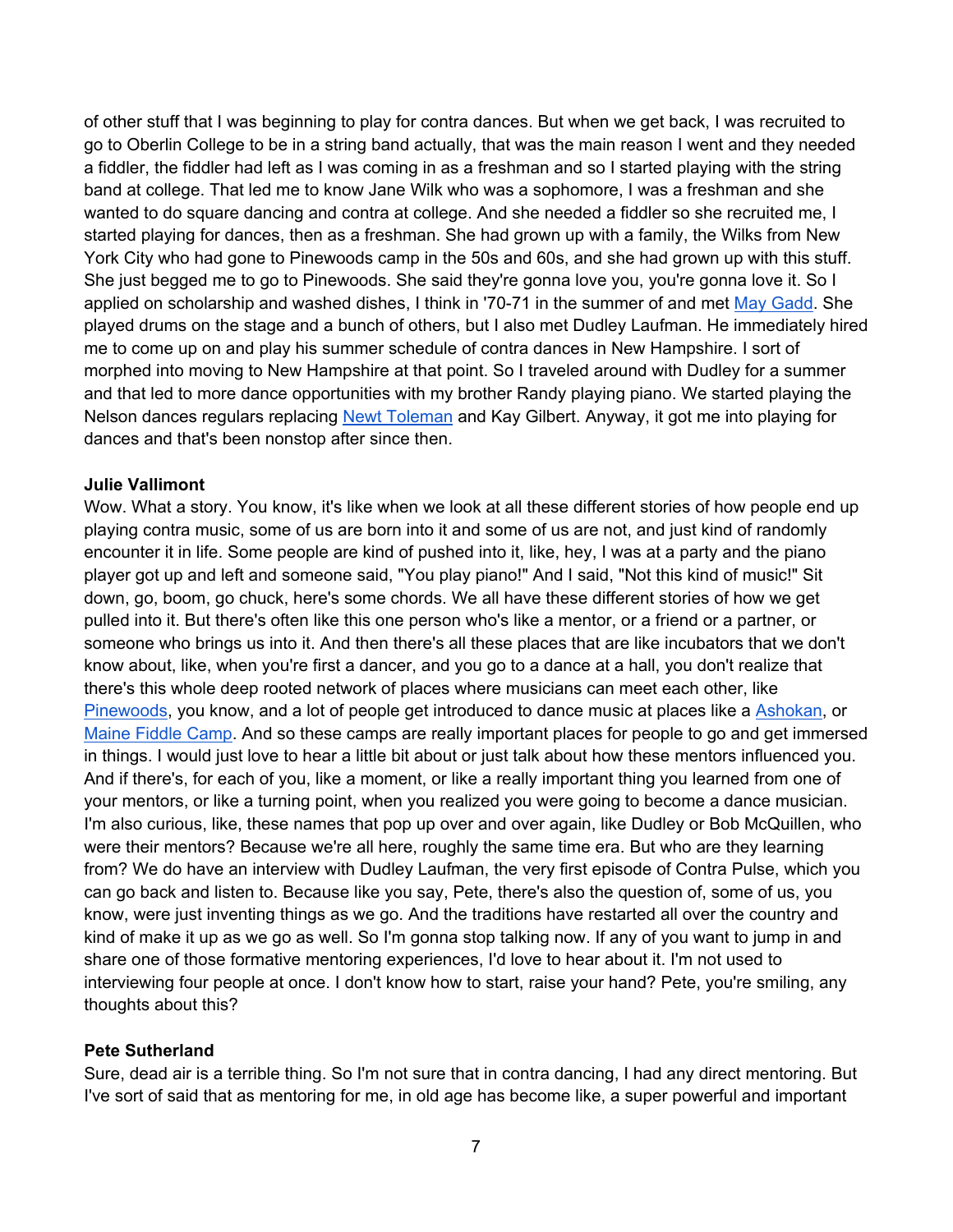thing. I think any mentoring that I received, is going to necessarily feel really different and possibly be just like, not as visceral, sort of a thing. When I think about it as a factor in there, I think was more like immersion. That word got used already. I feel like I was just willing to just dive in and immerse myself in this entire other way of moving as a community through the work week and weekend and finding all these other people to whom this was just this passionate thing and everybody was smiling all the time because like, hey, we've got something cool going on here. So that, to me, is different, but I will say that I had, as far as learning tunes, I've had at different times, I've had mentors and one that I talk about a lot because I was just so amazingly fortunate to live about a half mile from him was Louis Beaudoin, the Franco American fiddler from kind of like a second generation immigrant from a small town by the St. Lawrence. His whole clan ended up here via Lowell, MA the mill community there that Jack Kerouac was also...his family was there as well at the same time. There's a funny thought, Jack Kerouac and Louis Beaudoin. So the Beaudoins ended up in Burlington. I was just out of college and people are like, hey, there's this guy that plays some pretty cool, what we call French Canadian tunes. At that point, I go over there and that was amazing, because, as we can all testify from some experience, it's the fact that the mentor is unbelievably generous and welcoming that kind of really seals the deal, way more important than tunes, that's my piece.

## **Kate Barnes**

Oh, dead air.

## **Julie Vallimont**

Yeah. I'm gonna call on you.

## **Pete Sutherland**

Maybe we should call, next. How about how about you Kate?

## **Julie Vallimont**

 Yeah, you get to tag the next person when you're done talking. Yeah, Kate, what do you think about this?

#### **Kate Barnes**

Yeah, this kind of reminds me, I was doing this college interview and the interviewer said, So tell me about yourself, and that kind of broad, unfocused general question scares the hell out of me. Can you give me something more specific?

#### **Julie Vallimont**

Now I forgot what the question was.

## **Becky Tracy**

It's about mentors and if there was a sort of defining moment that kind of propelled you into, it sounded like you actually kind of covered this Kate earlier.

#### **Kate Barnes**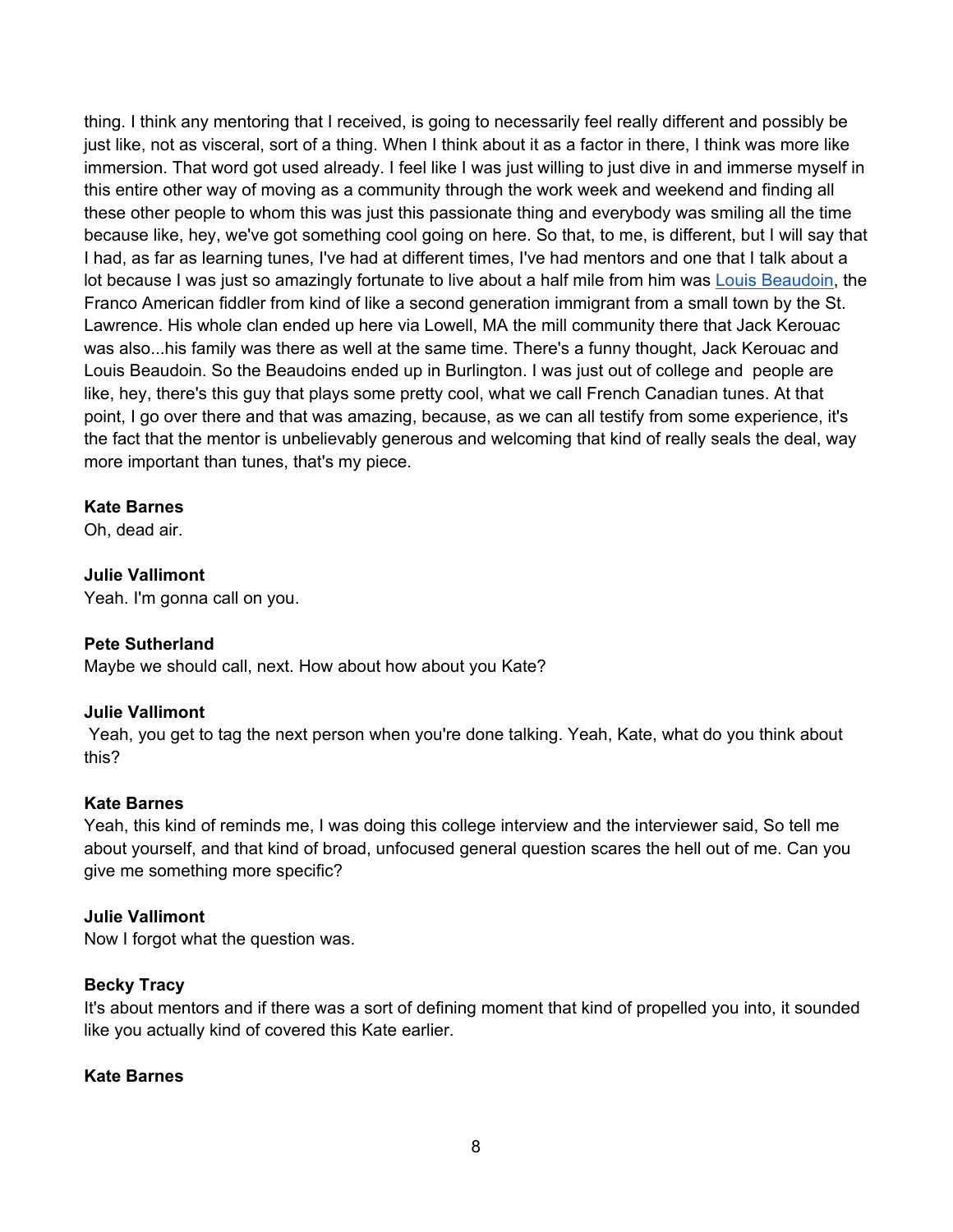I mean, I had people who influenced my style immensely. I started with McQuillen's very basic style. I have to say, I got hired by Donna Hébert, Donna Hines at the time to play at the Fitzwilliam dance on the piano. And then we went on to play the Brimmer and May dance down in Boston, and Tony Parkes, and I swapped the piano every other week on that gig. I learned so much about great piano playing from Tony Parkes. He is certainly very generous with his style. Is he a mentor? I don't know, but I learned a lot from him for sure.

# **Becky Tracy**

Yeah, I feel like each band that I went through, there was always somebody that I was learning from as time went on. There were the initial bands in Maine where I mean, I had the tunes in my head and I was able to learn by ear, but I didn't really know what I was doing, playing for dancing. And then there was the band in Burlington, the greater Burlington area, the Bog Carrots with Walter and Jim Search and a few other people. But Walter was this beautiful player. I absorbed, you know, just so much but at the time...part of your question, Julie was about propelling into this...when did I become a dance musician? I was playing for dances, and it was a blast. But I was also teaching math in the local public school, which a lot of people have done over the years, they've had these lives that have been, sort of two pieces like Louis Beaudoin. He didn't play the fiddle all the time. That wasn't the thing, he had a job and then he played the fiddle on the outside. For me, the propelling moment was just, I would go down to Augusta in the summer, I was learning from **Brendan Mulvihill**, and Eugene O'Donnell down there. I was just playing more and more in the summer, and just doing that immersive thing that so many people are doing now with all the camps. I would get back to the school year and realize I couldn't do that thing that other people do in the way I wanted to. I was having such a great time playing the fiddle. Like to be a math teacher of young kids, it's all consuming and you can't really do both. So I decided to take a year off and and see what happened. And in that year, I met the boys with Nightingale and Wild Asparagus decided to audition me and I managed to stay with all those people, those good people for a long time.

## **Julie Vallimont**

Sometimes all it takes is those chance meetings, you know, your life goes in a slightly different direction and then there you are. I'm glad you stopped teaching math.

## **Becky Tracy**

Well, at the time, I thought you know, I can do this again. If I'm going to do something new, this is the time and I loved teaching math. I still love teaching so it could happen again. I'm surprised that it hasn't happened yet in COVID but it hasn't.

#### **Julie Vallimont**

Do you have anything you want to add to this Rodney? I'm putting you on the spot here.

#### **Rodney Miller**

Sure. There have been several mentors. Early on I was traveling some down to like the Pipestem Fiddle Festival in West Virginia, and also to Union Grove just to be around more of the music. At Pipestem, I met Franklin George, a fiddler from West Virginia. He actually taught me the Salamonie Waltz that we recorded on Airplang album, great waltz. He pointed out to me that there were a number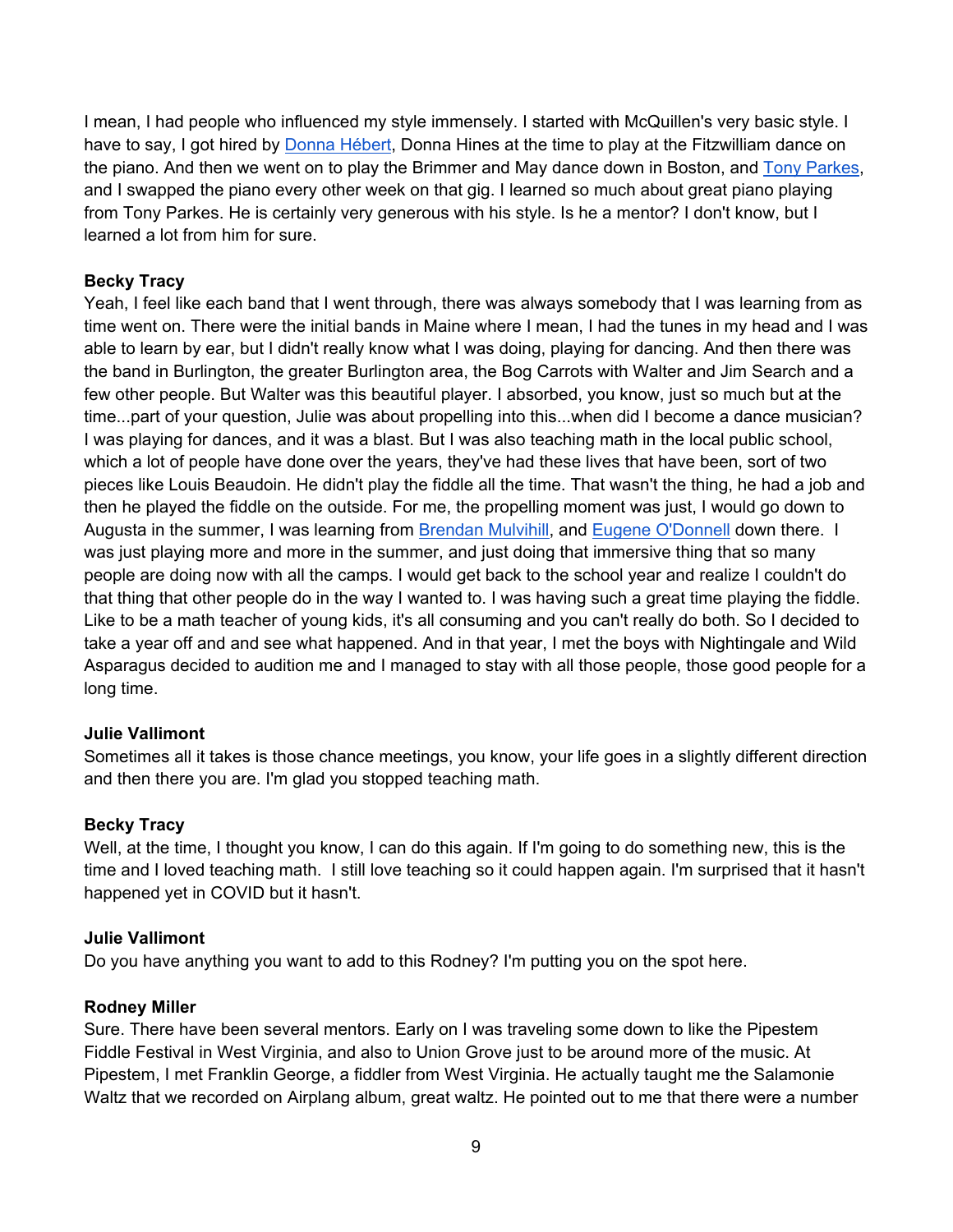of fiddle tunes that a lot of the Southern players play that actually sound like they're directly out of the Northern tradition of playing, like the Irish and the Scottish styles. So that sort of like tied it in for me that it was a broad area of music that translated to all different areas of the United States. Another mentor early on was Alan Block. I remember on a camping trip, my parents loved to go camping, to Lake Dunsmore, Vermont. And there happened to be a fiddle convention up in Thetford Center, and we went through that and I saw that Alan Block was playing, I listened to him. I had his album, the old time Stringband project on Electra I think, and I took the album, I had it with me. I don't know why on a camping trip, I just took fiddle music with me. And so I ran up to him in the parking lot and had him sign my album. But he was influential and great style of playing with his foot movement and his knees and his sandals. But then probably the most important mentor for my playing was through Ralph Page. I used to travel with McQuillen and Ralph Page to play for dances down in Concord Mass and around. We would travel together and I would first go to Ralph's house on Washington Street in Keene, New Hampshire. And then McQuillen would drive in with his Jeep, and drive all of us, the three of us down to the dance. And so I had time with Ralph in his parlor, when he wasn't smoking a cigar he would tell me stories about the camp that he ran. He had hired Johnny Kerry Young, to come down from Canada to play at his camp. He was just absolutely raving about how John Kerry Young would play Money Musk, like never the same way twice, like 8-10 times, it would be all different. So Ralph was presenting to me like, go for it you young fiddler, do something with it. And so when I recorded Money Musk for the New England Chestnuts album, I came up with a version that went from the key of G to key of A, now nobody that I know of plays Money Musk in the key of G, but I thought it would make a nice key switch. I worked out all kinds of variations and that was directly related to being influenced by Ralph and McQuillen, for writing tunes and all that stuff. So anyway.

## **Julie Vallimont**

I think it's easy for us who are learning to get kind of caught up in like how it used to be done as if there's like a crystallized tradition that is like the right way. When you hear stories about some of the folks that some of us never got to meet, a lot of them were pretty flexible and experimental, interested in trying new things. When I first met Bob McQuillen, I lurked around him for years just watching him because I was too afraid to talk to him and then I came up and asked him if I could have lessons. He's like, "I don't give lessons." But then I found out he was just joking and he gave me his card and invited me to chat. But he liked all the new things that were happening, I think. So one of my questions for all of you like as you learned and began playing, you all ended up innovating contra music that we have now, like it has flourished in the last decades, different styles, formats, bands, people traveling all over the country. What were you thinking about in terms of tradition, were you not worried about it? That's maybe not the right phrase, but what were your thoughts about tradition and what you were doing? And were you worried about whether it was quote traditional or not or were you just going off in whatever direction you were inspired to go in?

#### **Kate Barnes**

I just have to bring up the Barnes rule of inverse geographical traditionalism. Which states that the further you are away from the source of a tradition, the more conservative you are in playing it.

## **Becky Tracy**

Yes, I believe that.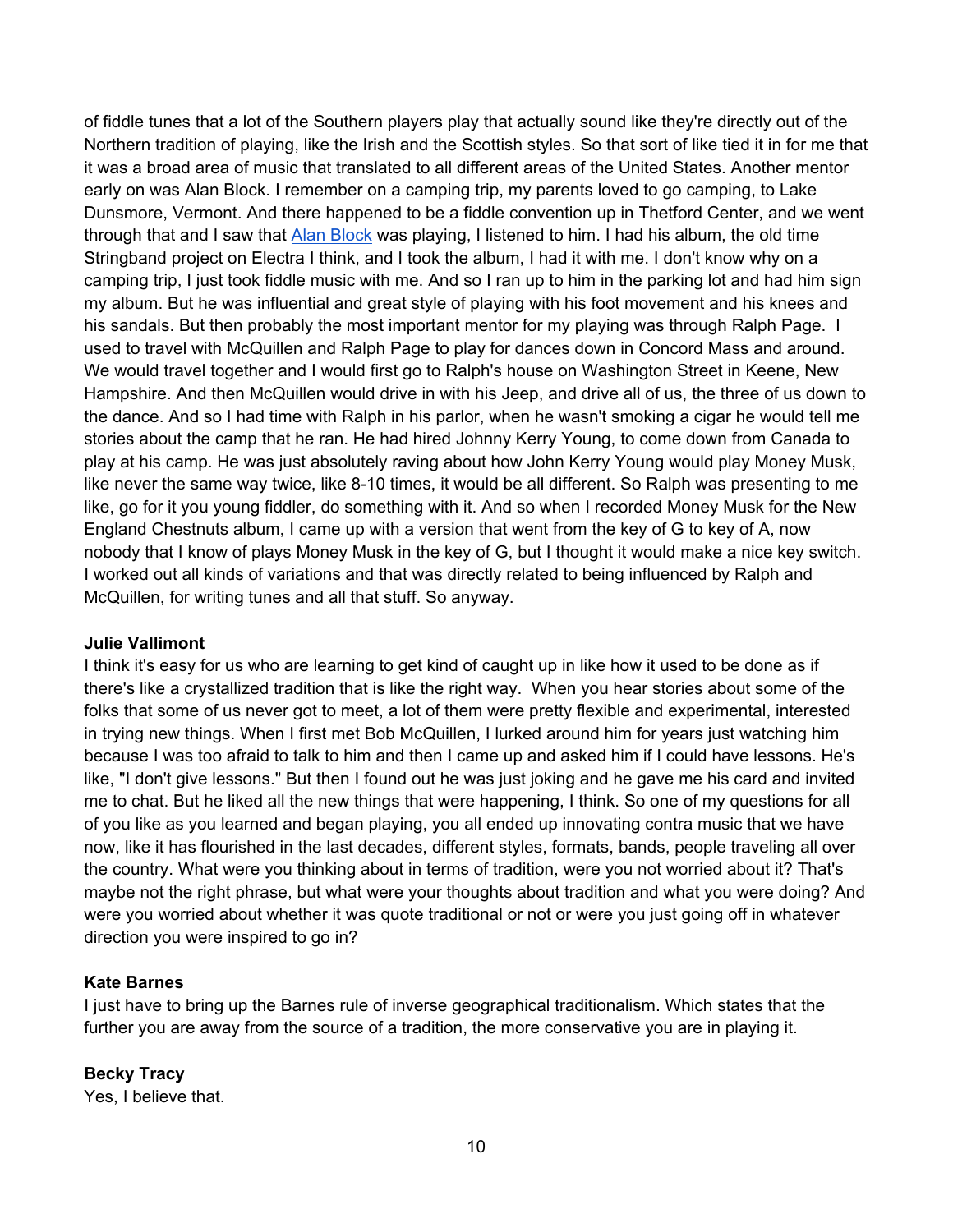# **Kate Barnes**

It's like Irish musicians and the great seminal bands like the Bothy Band, Stockton's Wing, Planxty, they're from islands, they felt free to play around and innovate and add new things that syncopated and synthesizers, you name it, and here in the states we're a little further away, and we kind of treat them with kid gloves. This was driven home for me when I played in Seattle once. I think I was with Rodney on this gig and there was a local band, they said, well, now we're going to play a New England tune. And it was so staid and limp, I think. I think that was that law in effect. I've never had much, well, I don't want to say I haven't had much respect for tradition. But I think it's a canard to think that there was any one time where things were only done one way. I'd like to think that musicians always innovate, 300 years ago, 500 years ago, now, I'm sure someone sitting in Haydn's symphony said, geez, I wish I could play it this way. So I think innovation is constantly happening and hopefully, I can remain open to that.

# **Becky Tracy**

I'm sure you can.

# **Kate Barnes**

You think?

# **Becky Tracy**

I think.

# **Kate Barnes**

In my dotage.

## **Pete Sutherland**

You can't turn back now Kate.

## **Becky Tracy**

One of the first people who brought me into really playing for contra dancing was Ted Sannella. What he did is he hired me for this gig in Texas, I had never really played professionally, and he brought me to Texas alone, to play with all the musicians down there. At the time, I just thought he was gonna tell me sort of what I should do, you know, like, that I should be playing a certain tune for a certain dance. And it turned out that he was very open to having things tried out. He would feed me tunes that he thought were really interesting from other bands. And it sort of opened the door of okay, so this is this really well respected, deep in the tradition caller who is saying, go ahead and try, try out stuff. That was definitely a sense of freedom that he gave us, it was good.

## **Pete Sutherland**

I think I was always, when I was starting out, I was gluing myself, and this is on the fiddle, which is what I was really working hard at for a while, and then getting on to some other things, but really gluing myself to people who were more innovative. So no matter whether it was on the old time side, or the Irish side, or the Quebecois side, people that seemed to really have that going on. It wasn't even like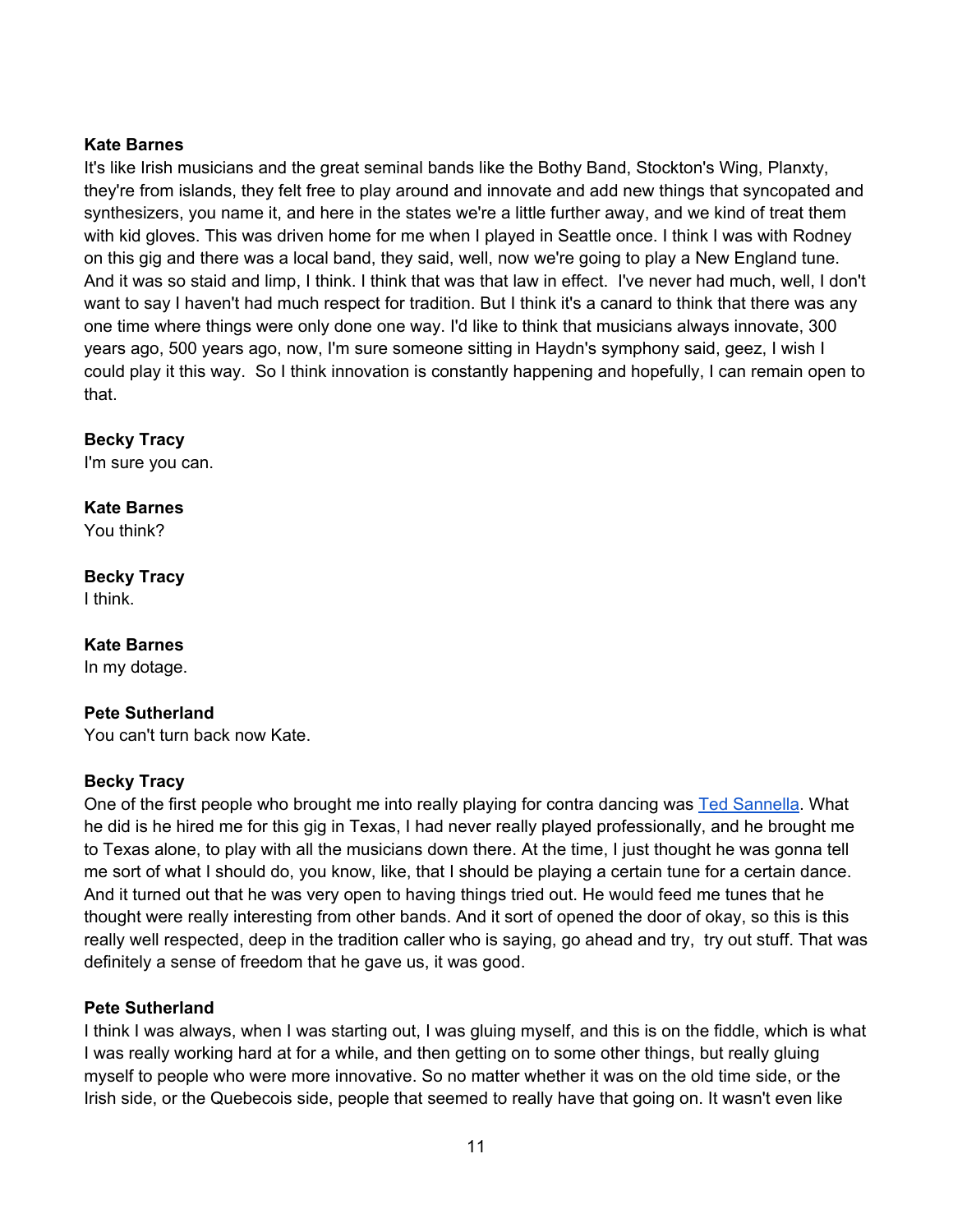afraid, not afraid, or any other, like emotional term, it was just like, that's the way they play. They do this thing where they don't always play the melody the same way. Whether it was scripted or not, it didn't really matter to me, because that just caught my ear so hard and so I modeled on that. And then when I went off to play with some of my aforementioned rough and tumble old time brethren, at some parking lot, they would be playing very beautifully, but without a great degree of personal innovation in there and they would look at me like, what are you doing? Bluegrass? What's going on there are you playing bluegrass? Because I was improvising. But it's it was true, when I started listening to Irish music, like who caught my ear was people that were innovating. So it's just been my model. It's like a group mentoring situation or something.

#### **Julie Vallimont**

What were you thinking in the early days of your tunes Rodney when you were making, you know, albums like Airplang and stuff? I have a feeling some people maybe reacted to the sound of some of the things you were doing.

#### **Rodney Miller**

A couple of the inspirations, one was from McQuillen writing his tune Dancing Bear, which just sort of reached out and grabbed me. Like, oh, man, that is such a cool tune. It is so like, direct and simple yet as so much to say and I just went wild with it. Another thing was Kate's tune Fair Jenny, which we included on Airplang as inspirational too had such a sort of a rock and roll to me, it was like Fairport Convention and I wanted to play it that way and it was an awesome addition. So some of my early tunes, I'm thinking of Bluemont Waltz, from 1986, on a dance tour to Bluemont Virginia, and the setting in the town hall and the rolling Virginia hills, inspired a tune the next day, having played in that location. So it has to do with emotion and feeling and response sort of internalizing what you've just been through, and then it comes out. Because, in our case, you know, fiddle or music is our language, we're not super English speakers. I mean, I've always had trouble speaking. Maybe because I have asthma, but I speak through my fiddle. So the fiddle has a lot to say, from inside me and the tunes just come up because I feel it. I was going to talk a little bit, if I can, about reaching out to the younger generation, kind of thing. An interesting event, maybe, is being worked on, this woman from England contacted me about a month ago. She teaches level three in Bristol, England out on the West Coast and she grew up as a Shetlander. And so she took originally fiddle lessons from Tom Anderson, when she was a kid. I was just remembering that about the same time period in the aftermath of Airplang coming out and Peter and Kate, sorry, Kate. But we were asked to go to Shetland as a duo, and we did in '85 or '86 or something in there and I think she was exposed to Airplang. Anyway, she had kept that in mind all these years. She stopped playing fiddle for a few years. And she's been a teacher, moved to England and married an Englishman. But she said the Airplang and my fiddling has been so important to her inner life that she wanted to bring it into her classroom. So we're going to do a Zoom, where I get up at 6:30am and Zoom to England for 30 7 year olds. And so that's a very cool reaching out and she keeps the music alive in her classroom. She said there are probably more English as second language kids there, because it's a working community. But anyway, she just plays music throughout the day at the morning gatherings and art activities and all this stuff. She has background music, and often plays the Airplang album and other fiddle music. So she wanted to bring that to the kids because it's alive for them. And that's one of the things that's so important is to make it alive in your world. You know, like when I was growing up, I had family support and promotion. Kids need peer groups of other kids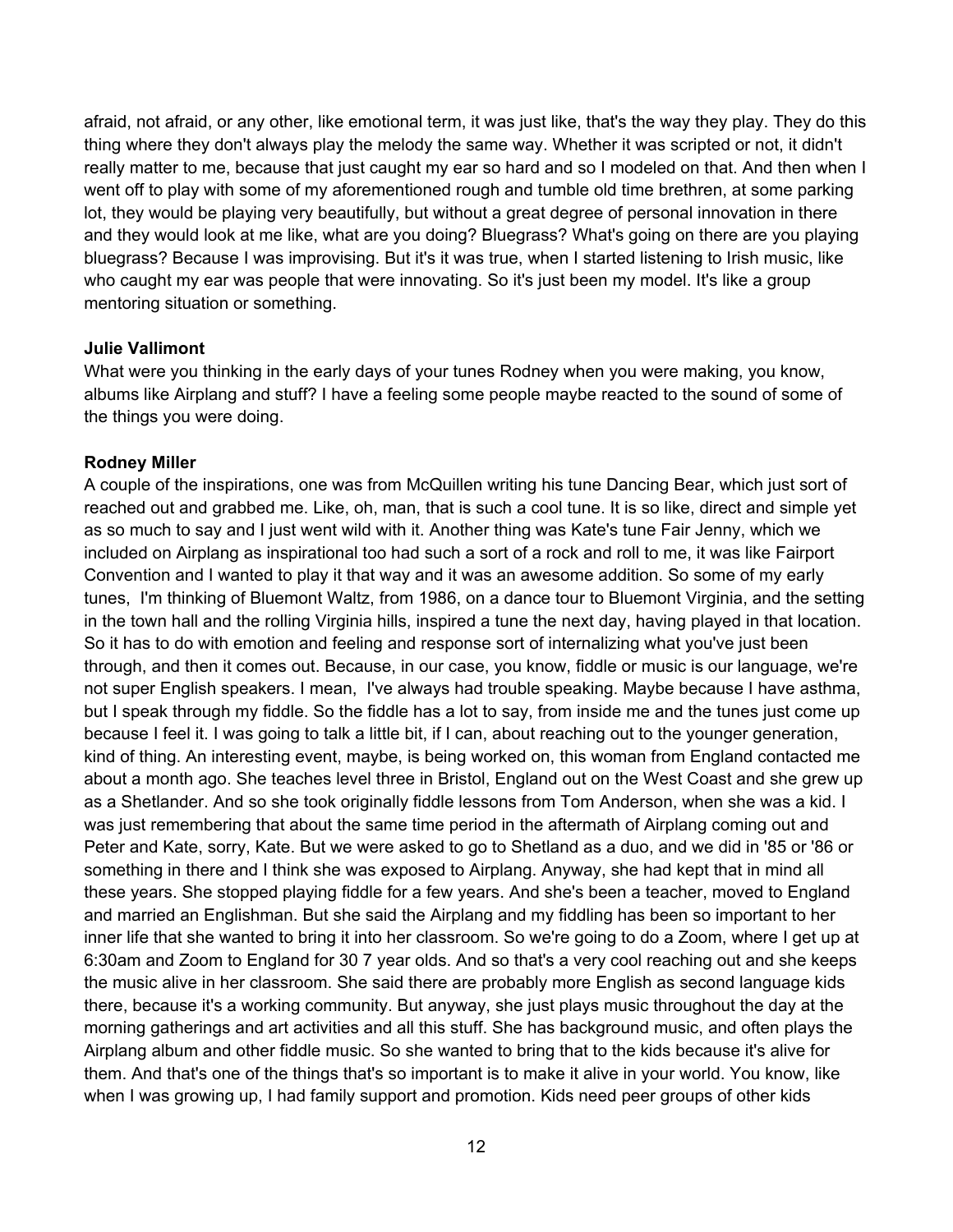playing music, I think, to make it ring true, especially in this day and age, with so much media stuff permeating their ears, that it's important to expose them to a wide range of stuff, including fiddle music.

# **Pete Sutherland**

The peer group thing is so true. I mean, that's our whole thesis up here and all the organizations that we...and I think it's true down in Becky's corner and it's true in New Hampshire and there's so many places that I'm aware of now where they're pretty active year round mentoring situations and opportunities for kids who are otherwise considered to be kind of weirdos and odd. balls. I mean, we all are. But when you're a teenager it's terrifying to do that. If you happen to have an interest in some of this kind of music to meet anybody else, your age group, if you didn't have that many other lifestyle choices, dress code or anything in common, you'd be like, oh my God, my people. So that's enough fuel for a fire that's been burning, at least in my neighborhood up here for, like 20 years at this point.

## **Julie Vallimont**

Yeah, so it's like, how do we foster these kind of environments? You know, like, going back, I'm sort of monitoring what people are writing in the chat as well. It's an interesting question about traditionalism and how that can really intimidate new folks, because I think a lot of folks who are new to contra world often play other instruments, and they're used to maybe classical music where you have to, quote, do it, right, which I feel like programmed a lot of us. When I switched from classical music to traditional music, I was like, oh, I can do this however I want? It takes a long time to unlearn that. I think a lot of new musicians, they want the sheet music, and they want to know exactly how it goes. I think being flexible, and welcoming, like you say, and just giving off this vibe of anything goes. It is a living tradition, like Kate says, and the way you know, it's a living tradition is when you don't have to care about what you're doing and whether it's traditional or not, you could just do what you want. I was interviewing Ben Smith yesterday, and we were talking about electronic contra, which is not everybody's cup of tea, but he and I and others have had a lot of fun playing around with it. It's like a musical playground. I asked him if he worried about what is traditional? And he's like, well, no, we know what contra dance music sounds like and this is something different. And as long as there's something still that exists, that's fiddle tunes, and good rhythm, and it's danceable, why not play with the format, you know? Why not experiment with what it could be like? We're not trying to replace anything with anything else. It's just one more flavor that you can add to whatever you're doing. So, I'm curious, what are the most important things that you think to teach your students when you're teaching? And also someone is asking then what is dance music, contra dance music in this setting, if we can make it whatever we want? What are the most important essentials that make it still contra dance music? And what do you think is most important to teach to new people, I won't say young people, because anyone of all ages can be new at this and play for dances.

# **Becky Tracy**

I don't know what perhaps the essence of you know, in terms of what's the most important thing that I teach, but in terms of playing for dancing, I'm, of course, focused on people's rhythmic playing, and trying to help them develop that and that is a huge, it's a huge thing. So, it may not even be obvious, some of my students love Irish music, for example and don't necessarily play it in a rhythmic way. And so, you know, instilling rhythm into the music is something we work on all the time. I actually remember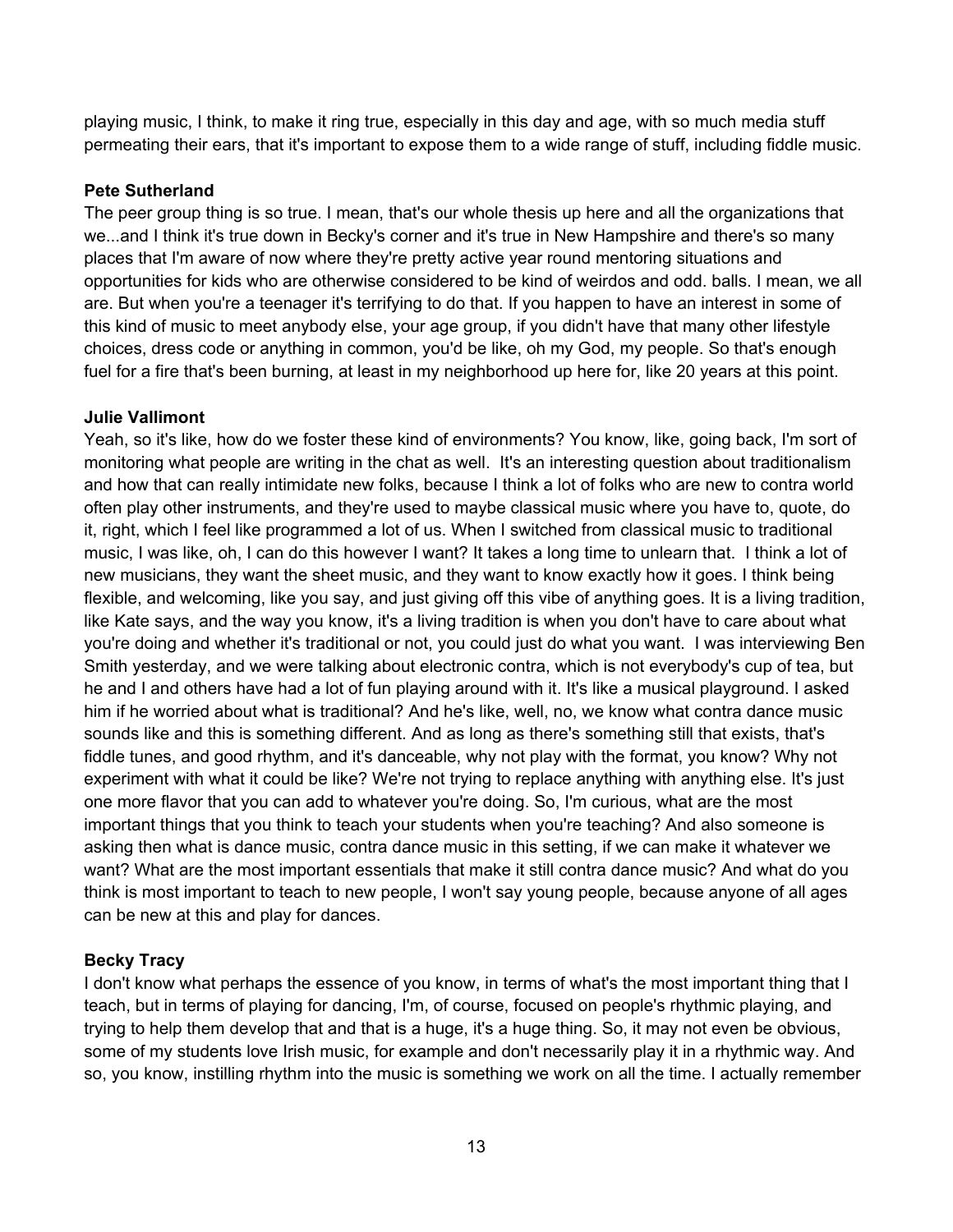Kate, something from a workshop years and years and years ago that I took with you, where you were saying, it doesn't matter if you have the right chord or not, but you have to play it in time.

# **Kate Barnes**

In fact that's often a great way to discover new avenues of improvisation.

# **Becky Tracy**

Right, right. And the other thing I learned from you, which is sort of about improvisation is if you make a mistake, try to do it again, so that people think it's right, that you're trying to do it.

# **Pete Sutherland**

That's the definition of jazz, I think. So I've read.

# **Becky Tracy**

I do that all the time. I try to repeat my mistakes, just make them think I was really trying to do that.

# **Pete Sutherland**

It actually works. It actually works a lot of time.

## **Rodney Miller**

I thought the key to mistakes is not to show any facial expression liike surprise, like oh ooooh.

## **Kate Barnes**

Yeah, right, right.

## **Becky Tracy**

I actually teach my students to smile when they make mistakes. Yeah, I've had to teach myself that same thing.

## **Pete Sutherland**

That is a winner too.

# **Becky Tracy**

But that's not about the most important thing for dancing.

## **Julie Vallimont**

But it kind of is, right? That it's partly that spirit of like, have fun with it right? Welcome those opportunities when they come. I think smiling through a mistake is deeper than it sounds right? Because it means that you're like, open to it when it happens.

## **Becky Tracy**

Yeah, and also, you're not beating yourself up, because it's really not that important.

## **Kate Barnes**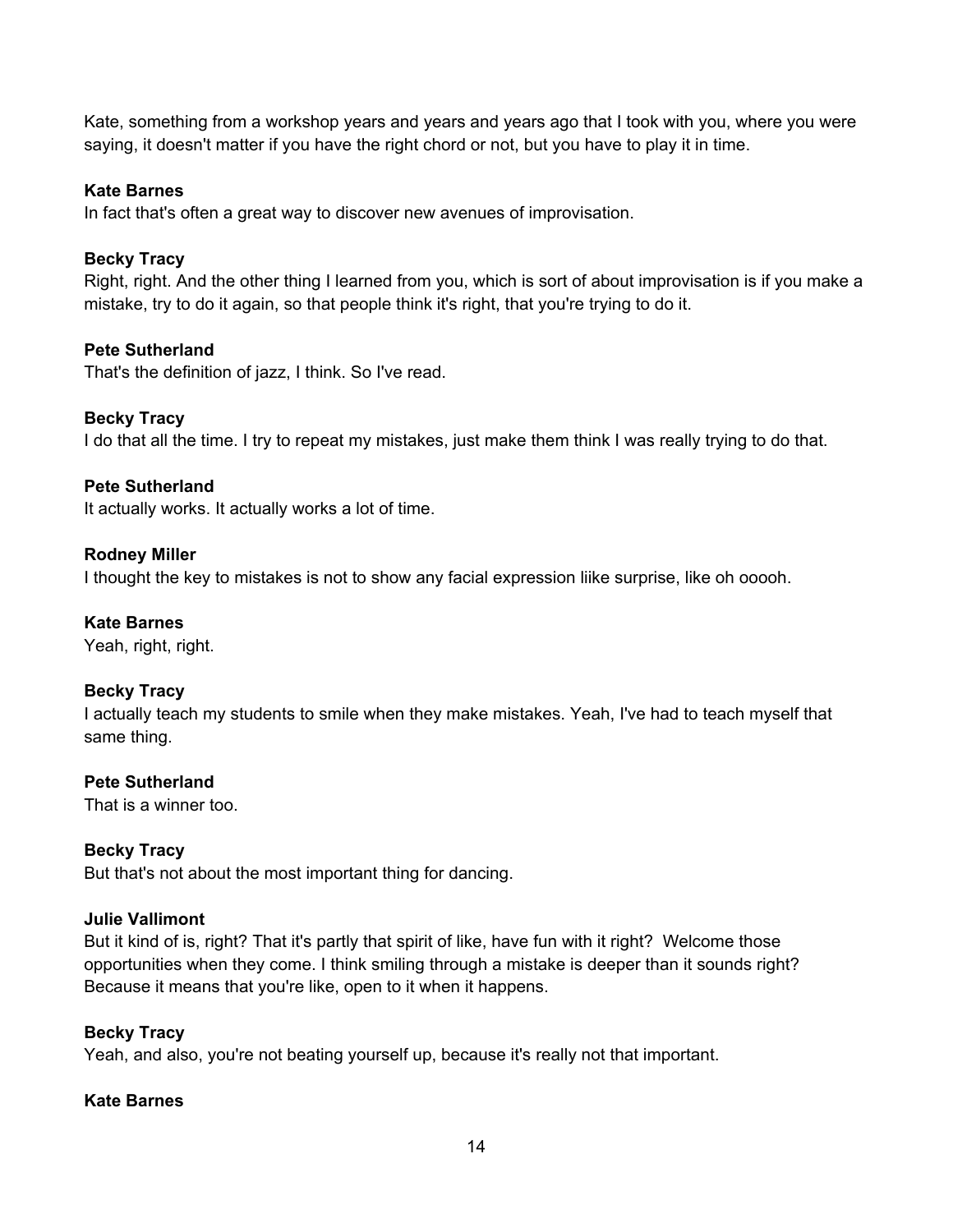The audience doesn't let us do that.

## **Becky Tracy**

No.

# **Kate Barnes**

Right. I often get piano students. Actually I have no students, and I haven't for a number of years now, but pianists who have been playing for a while, and they have a lot of technique. But so often, sadly, they just don't have the basic feel of the rhythm. So they can do all this fancy stuff with the right and left hands, but they don't have that basic rhythm. And it's not even just a matter of precise time, it's a way of propelling the rhythm along with your backup playing. I don't know what it is maybe a slight leading edge of the beat, as opposed to some of the other styles of music, I'm not sure. But that feel, that rhythmic feel is often what the students are lacking. It's often why a classical musician who not only has 100 times my technique will still not, often not be a very good dance musician. It's interesting.

## **Becky Tracy**

Right. It's actually when I think of a piano player beginning, I think of Bob McQuillen as the beginning. Because like, that's the root, you know, and it's almost like if you take the tunes and kind of think of the tunes as the Bob McQuillen kind of tune, just kind of like, rough and ready tune that instills the beat, you know? And then you can get more complicated. But you're right, when a student comes at you, and they're really great and they can play the heck out of their instrument, sometimes it's really hard to strip them down into, like, really being rooted.

## **Kate Barnes**

They don't usually appreciate it.

## **Pete Sutherland**

Well, I'll say it's been a real blessing to be active in the contra scene all along, of course, but especially during the time that I, in the last 20 years or so where I have been engaged in some pretty active teaching and mentoring, which is a broad definition, that's kind of like, it's kind of a wide thing. But anyway, to be able to find the opportunities to bring some of the more motivated kids who really seemed like, they were aware of dancing, and they were aware of instinctively how much fun it was going to be to actually be up there on the stage, the way we all know, including a lot of you in Zoom hang here, slash audience. There's just nothing like it, it's the catbird seat and to be able to watch these kids get up there, and I mean, they're not ready to be soloists or anything like that, but to just play along with the band. We all had that opportunity, you know, like, Kate you know, "You, get up here", so it's sort of like, I'm eliminating the bark from the stage and it's just like, I bring them to the stage. I set them up. And of course, we're talking about pre COVID, but, it's just been so rewarding. The payoff is that kids see other kids doing it and they're like, oh, that's pretty cool. I want to do that, when's my turn?

## **Julie Vallimont**

In Maine, Steve Muise has this amazing group of fiddlers. They do the coolest stuff, and they're so great.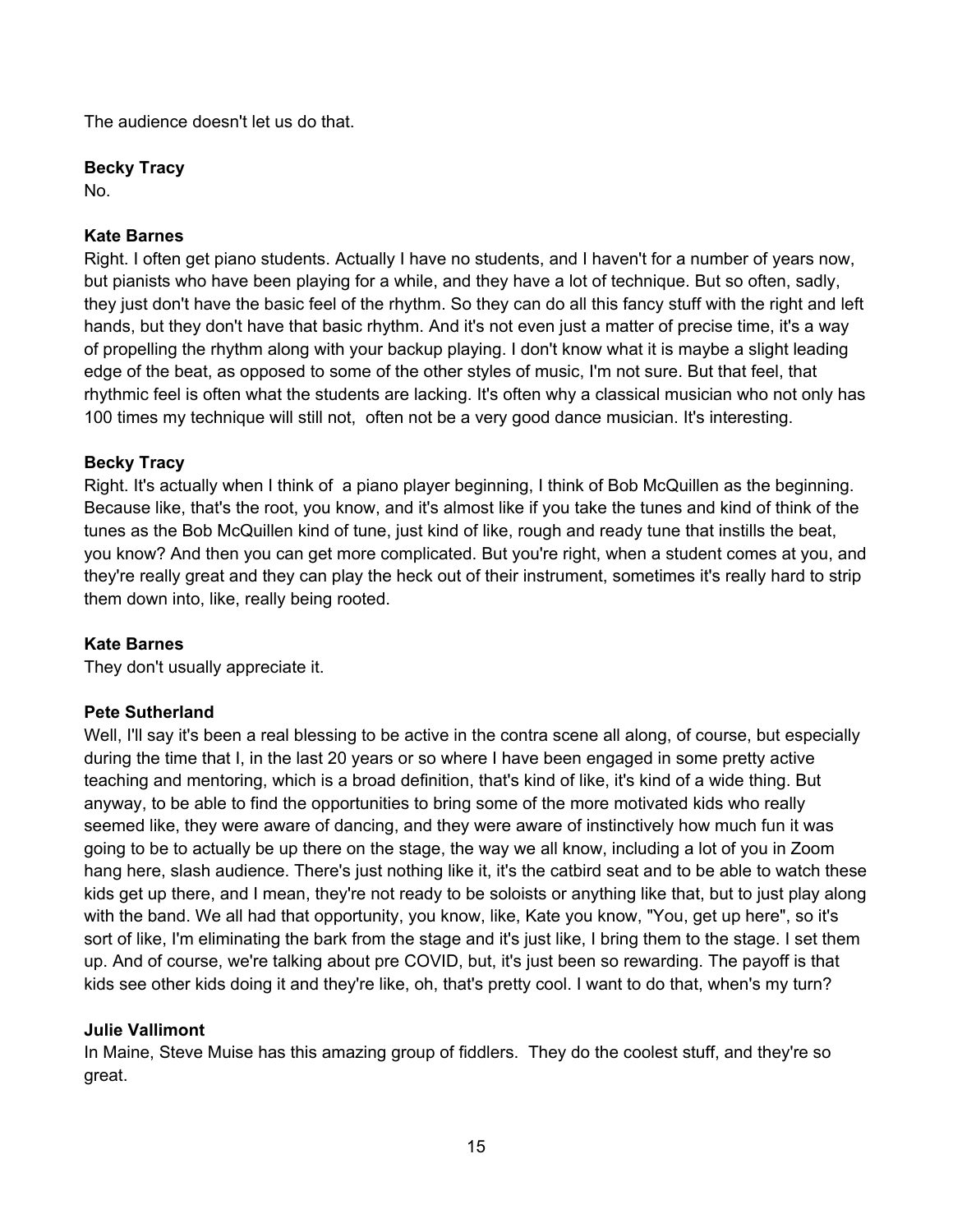# **Pete Sutherland**

That guys is nuts, but in a good way.

## **Rodney Miller**

So I want to tell a little story that happened quite a while ago. I was hired to play for a group of campers at Sargent camp in Hancock, New Hampshire. Years ago when Elvie [Miller], my daughter was a young teenager and I was just getting her hired into playing for some of these low key dance situations. and make some money, you know. She had been taking quite a bit of piano lessons and was attending Apple Hill chamber music sessions over in Nelson. Being part of that Apple Hill thing, she was, as a piano player, asked to play two or three really difficult pieces for other lead instruments, so piano backup for concertos and that kind of stuff. There was a considerable amount of pressure on her to perform at a high level in public on two or three pieces. And what she said directly after one of those performances, she said to me something like, you know, I just love playing for dancing, where people are moving to my music, it just feels so free, and spirited. She was comparing that to the pressure and the high classical events that were happening. I just think that sort of captures it for a lot of us, or at least for me, too, is that freedom of just getting out on stage, and people are dancing away, and you're sort of making it happen. The dancers aren't totally focused on the musicians, because I've been at events and gone into the bathroom at intermission, and somebody will say "Wow, you like the dancing?" and I was like "I'm on stage playing music". "Ooooh", so they don't really hear much and that means that the pressure is lowered for the musicians because it's a social scene, and they're interacting, getting dance partners lined up, and dancing and focusing on how to dance. So it's a great venue for just getting chops down and playing freely, you know an d Elvie has continued to play for folk dancing. She now lives in Ireland.

#### **Julie Vallimont**

How many of us have gone to the restroom during the break and then been asked to dance while we're on our way back out to the stage? It's so great, because you're like, oh, this isn't really about me, great. I don't care if you notice me being onstage or not, you go have a fun time. I'm sorry, I can't dance with you. Once in a while you can like duck out for a while and leave your bandmates to it. I've known people to like dance up the line, book a partner for a tiny part of the dance, dance up the line and then just go up on stage and jumping in with your bandmates. That's also fun to do. Sorry Kate what were you going to say?

#### **Kate Barnes**

I was just gonna say the classic thing is you go out to move some refreshment table or something and then of course, people say, hey, you want to dance the next dance? And you say no I'm with the band. And then I always get "Really, what are you playing, what instrument are you playing?" You may find that liberating, I find it slightly demoralizing.

#### **Julie Vallimont**

So you know, it's like some of these things are so obvious when we're talking about what dance music is and how we learn it, that it seems silly to talk about them. But to kind of answer that question a little bit more. It's dance music when it feels like dance music, right? You just know it when you feel it. It's about the rhythm and the lift and the tempo and the energy. And then some of the sound also sounds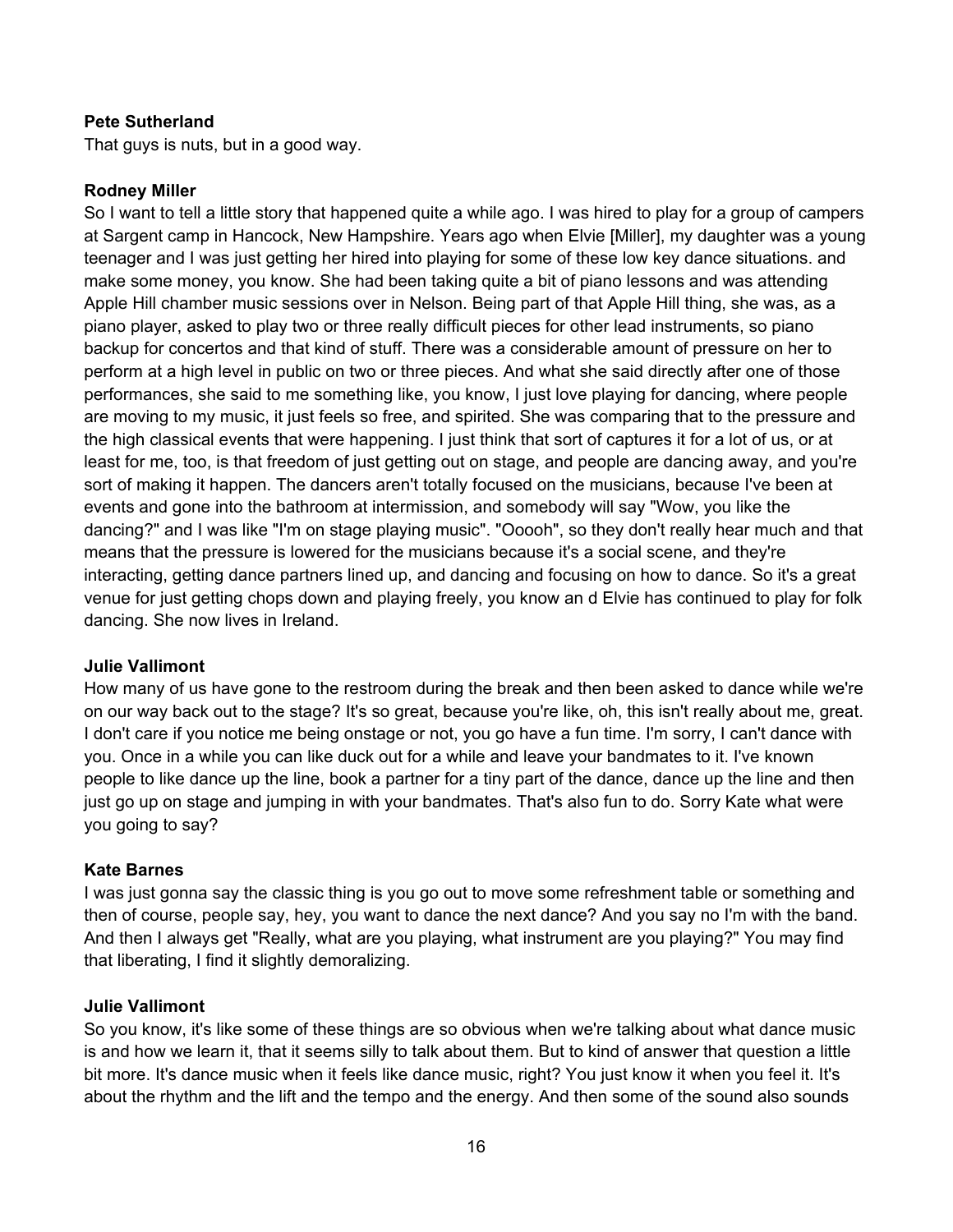like dance music that has a little more variety to it, right? It doesn't all sound like New England tunes these days. You could hear a Breton tune or bombard or a subwoofer, and a drumbeat or looping or whatever. But also the fact that it responds to the dancers in real time, I think is also the really essential thing about dance music.

# **Becky Tracy**

That's exactly what I was thinking when I was hearing Rodney talk is just that the dancers are actually part of the band in a way, their feet movement you know. One of the things that has been hard about being in the pandemic is that you don't have that visceral feeling of rhythm that's coming from the floor that you do at a dance so it's like you're missing part of your band.

# **Kate Barnes**

Yeah, I heard this great tip from Tod Whittemore once. I said, Tod, how do you know when we're playing too fast? He says, I listen for balance, if the balance in the hall sounds like a like a gunshot just right on the money, you're doing fine and if it's scattered, there's probably something wrong with the rhythm.

# **Becky Tracy**

Yeah, that's that's a great advice.

## **Julie Vallimont**

So I think as we think about teaching new generations of folks, it's partly just giving them the freedom to play with it and learn and have fun with it. Right? But also, how can we as a community do a good job of creating spaces. When I was a new musician in Boston, I actually found it really hard to find a place to play. Because the dances at the Scout house were amazing but all the musicians were really great and bands from all over the country, but they didn't allow sit ins there. I used to drive out to Greenfield and go to David Kaynor's dance and sit on stage and noodle along badly on my pennywhistle. Oh, I'm just sorry, everybody. There was a dance at MIT that was welcoming to sit ins and so that's where I learned how to play and that's where I met my bandmates in Nor'easter and I bet all of you have had experiences like that. There's events like giant open bands like at NEFFA or other places, the festival orchestras where people get a taste of playing in an open band or something like that for the first time. What are some of your spaces, your favorite spaces like that? And how can we cultivate more of these opportunities for people?

## **Becky Tracy**

Well, I think you just answered your own question. I certainly made use of David Kaynor's sit-in contra dances myself, early on and that was huge. It was a huge thing to have a place to go. I feel like there's other places now that are being developed, like the fiddle orchestras, again, another David Kaynor thing, there's the fiddle orchestra in Western Mass and the one in Montpelier, where people of all ages can play. And then there's the young mentoring situations that like Pete is part of, or has been part of. So I think there's tiered things I think, just making sure that those things continue to happen is an important thing.

## **Kate Barnes**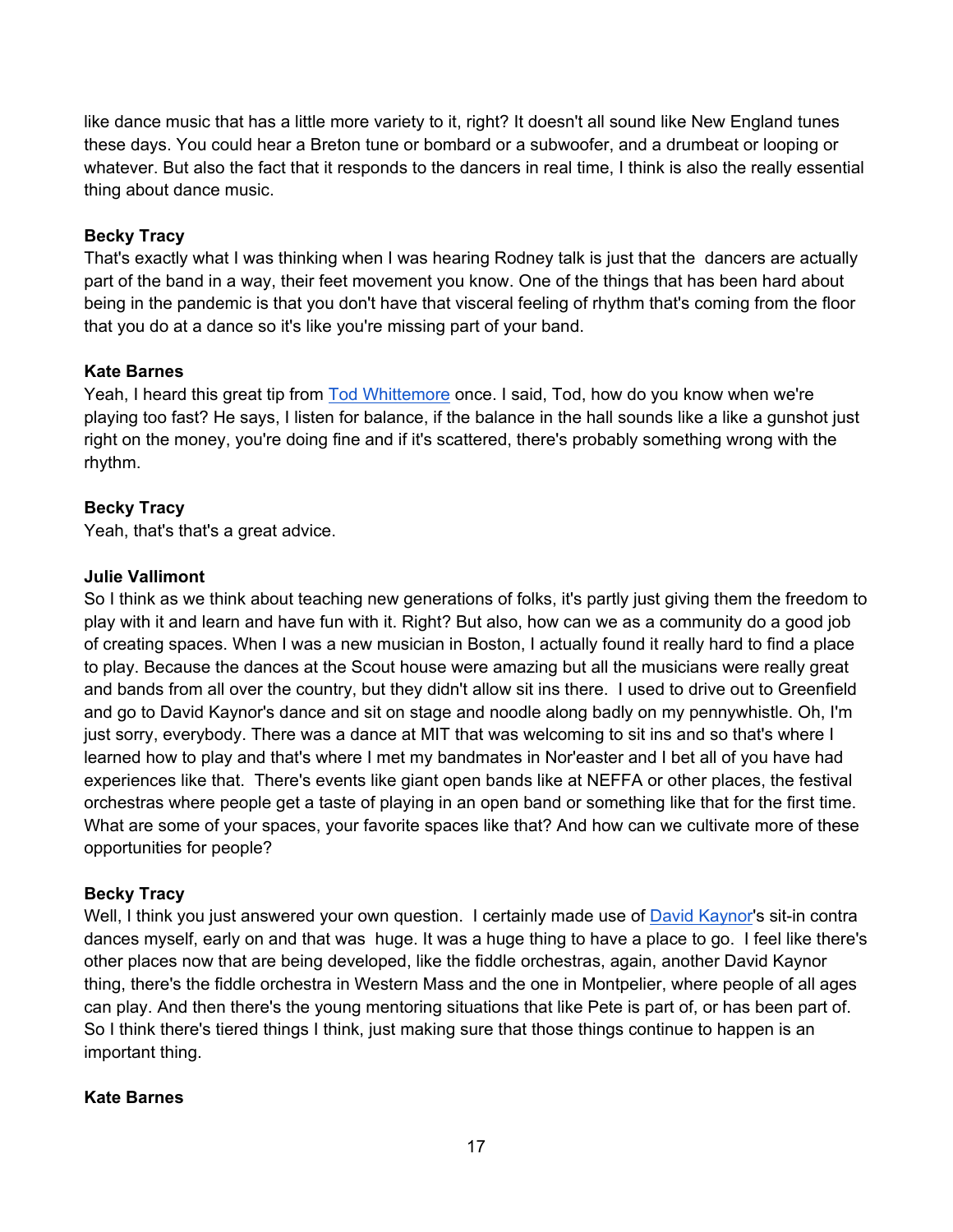Yeah, sadly, open bands used to be I think, more the norm, and now they're very much the exception.

# **Becky Tracy**

Right.

# **Pete Sutherland**

Which has got to be, at least partly an outgrowth of the proliferation of at least one of the professional bands, part time bands and stuff, which, you know, maybe COVID is just a reset button to the whole thing, and maybe we'll come out the other end back into dancing and open bands will suddenly be more of the norm again or accepted. Of course, we all have the power, if we believe that's a good thing to make that happen.

# **Becky Tracy**

Right, to make spaces for people to join. There's also, as you say, that feeling of, well, then you then you get this, this spark, well, what can I create in a smaller setting with this group of people.

# **Pete Sutherland**

That's where bands come from.

# **Becky Tracy**

That's where bands come from, exactly.

# **Julie Vallimont**

Yeah, I think it's important for us as a community to make sure that we have all sorts of different kinds of spaces. Because we are now in an era of contra dance music that's dominated by bands at a lot of events, especially dance weekends, you have to be a band, you have to have a lot of repertoire, you have to be practiced, you have to be good. The dancers partly drive, what contra musicians need to do to get booked. There are some excellent musicians and bands who don't get booked for dance weekends, because they don't necessarily...and callers because they don't necessarily fit the model of what contra dancers want or what organizers want. Organizers are also trying to sell their dances often to the same people who are flying to the same weekends. And so that's all great, I love our national dancing and traveling. But we also have to somehow preserve these spaces where people can learn and where we're welcoming to new people. I think sometimes the dancers don't want to hear open bands, or if you have someone sitting in and you're not playing your normal repertoire for the evening, and I know this is a little controversial, but I just hope that we can kind of keep these spaces and kind of encourage the dancers to be like we are all creating this experience for each other and let's all have fun with it. It's not an experience that we're curating for your entertainment, like you pay money to see a movie in the same way, it's like a living community.

# **Becky Tracy**

I think that there's a lot of places where open bands happen where people are really proud of their open band and excited to be part of it. I think of the mega band out in Oregon. I think that there's definitely places where it's like an event, and people are happy to be part of that event and go to it. Maybe it's in our selling of it.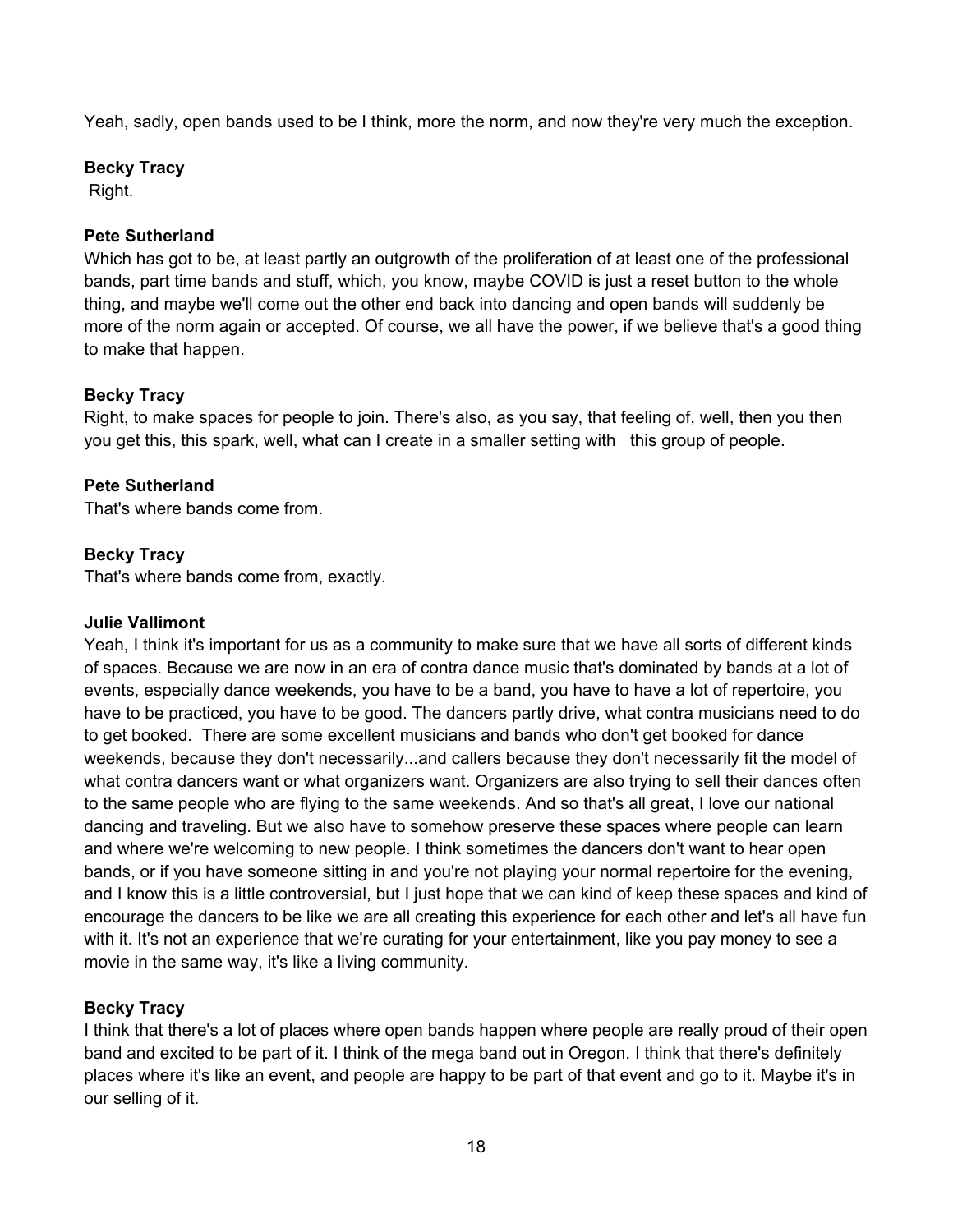# **Kate Barnes**

Well I wonder if I could float a theory which is, it seems to me when I started to dance was very much a community and social experiment. Awhile later, maybe 10 years later, the focus is really on the dancing itself and good dancing and people people really wanted to dance the other good dancers and bands started to refine their sound. But I know when I started dancing, it was often to all these open bands, and I just thought they were awesome and I loved that music and I loved the spirit of that massive sound. I wonder if it's just a change of taste, which, everything changes, and maybe someday we'll get back to that feeling of just enjoying this massive band playing the tune all at once. I still think that's kind of magical.

# **Becky Tracy**

Well, hence your leading of the Festival Orchestra, keep it going.

# **Pete Sutherland**

Yeah, to me, it's like having been part of some bands that really kind of pushed various envelopes, and several others have been there. But it's like an antidote against a reset button. It's like, let's get back to basics and just feel the power, as Kate said, of the massive take on a great melody, arguably a great melody. It's been around a long time. It's kind of, it must be great if people are still playing it and it must really turn dancers on. It sure does. That's a well always worth going back to for another drink.

# **Kate Barnes**

All right, I have a question for my compatriots. What makes a good gig? I'll start, for me a gig has to have any one of three things, has to be good, interesting musical experience, or has to pay really well. I'm not gonna hold up my middle finger. It has to be a great social experience, you know, like a lot of my friends, which is often why playing for a benefit is great even if I don't get paid, it's like, there's a looseness and my friends are there. And give them huge amounts of money, I am always open to that. But also sometimes gigs are like, well I've never played that this person or I'm learning this new style and this is a chance to try that out. So for me, any of those elements makes a great gig along with a room with a private door when you when come, you're not sleeping on the sofa.

## **Julie Vallimont**

No cats in your bedroom either.

**Kate Barnes**  Oh, no, I like cats.

**Julie Vallimont**  Oh, okay.

**Kate Barnes**  All right, Pete you're next.

## **Pete Sutherland**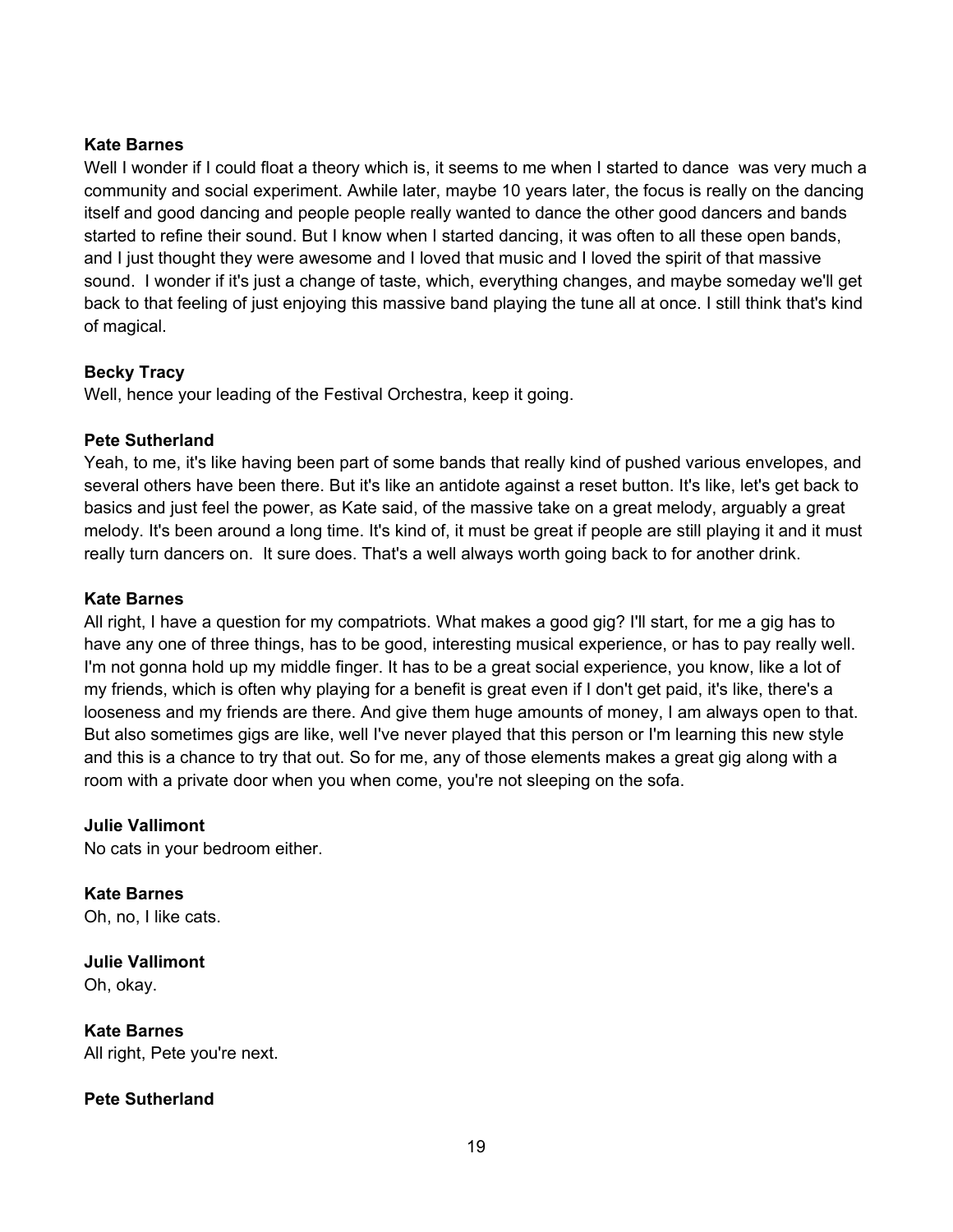Let's see, great gig. More than half my life has been not dance band, not the dance band for a dance. It's been concert kind of stuff, too. So two realities kind of in my brain that are probably a slightly different take on the question. But, for dancing, I think that people are just like, they're having fun, they're smiling a lot, some kind of engagement, referencing the conversation earlier about getting asked to dance when you go to the bathroom or whatever. Like they don't know, they don't know you from anybody. So it's some kind of connection so that you don't have to be like a rock star but like they actually recognize that you're one of the people up there on the stage creating this good time. So if there's a little bit of that I'm pretty happy and good reception to, you know, if you work hard on your sets and some of your arrangements and stuff like that, getting a really good reception to that and having people ask about it later. It's nothing but satisfying.

## **Becky Tracy**

Well, I'm thinking about everything that you're saying and I'm connecting to all of it, but it seems so long ago, and I'm thinking about my criteria for a good gig now and it's so different. It's outside and preferably, there's something beautiful nearby, I can see beauty. And yes, there still, there are friends, there's people that I'm connecting to and preferably some little interest, like, maybe there's children dancing, or maybe some of the people actually get up and move around a little bit or boogie off in the corners of the lawn or something. Anyway, I was just thinking how my whole criteria has changed, real people, please.

#### **Rodney Miller**

Well, I think one of the beautiful things of having a band and traveling to a gig playing a weekend or a week somewhere, is that you have the camaraderie of your band members. Usually, that's the band put together because you all pretty much get along together and you're on the gig and you're playing the heck out of the music and people in the band are responding with amazing stuff. Like, I didn't know you could do that. And this is what keeps it alive, for me anyway, is the development of the music to a deeper level and when it really works with the dancing, and you're playing at top response between the band members, there's nothing better. It's like, I want to do this again. I want to do it again. Where's the next gig? And that's so important, because I think some people get put in circumstances, like if you're always going to play with a mega band for your career, then I mean, it's the beauty of the sound, but where's the personal development in there. Because it's like playing in an orchestra you contribute to the whole, but are you expressing yourself and if you're expressing yourself, then that drives you forward and makes you want to learn more music, more tunes, get more gigs, you know, take it for a ride.

#### **Julie Vallimont**

A lot of new tunes are written when you're like in the car backstage or noodling around with your bandmates and it's all kind of part of that experience together. So the flip side, you know, bands have also been such a huge part of the flourishing of all these different sounds of contra dance music, like these amazing bands Latter Day Lizards and Nightingale and the Stringrays and the Posse and so many great bands. You get this amazing rhythm lock when you play with people for a long time. And in a way, it's like driving a racecar at that point, because you can really just focus on the dancers at that point, once you've all figured out what you're doing with each other, how to play off each other. The professionalization of contra dance music has changed a lot of it, but it's also allowed bands to get to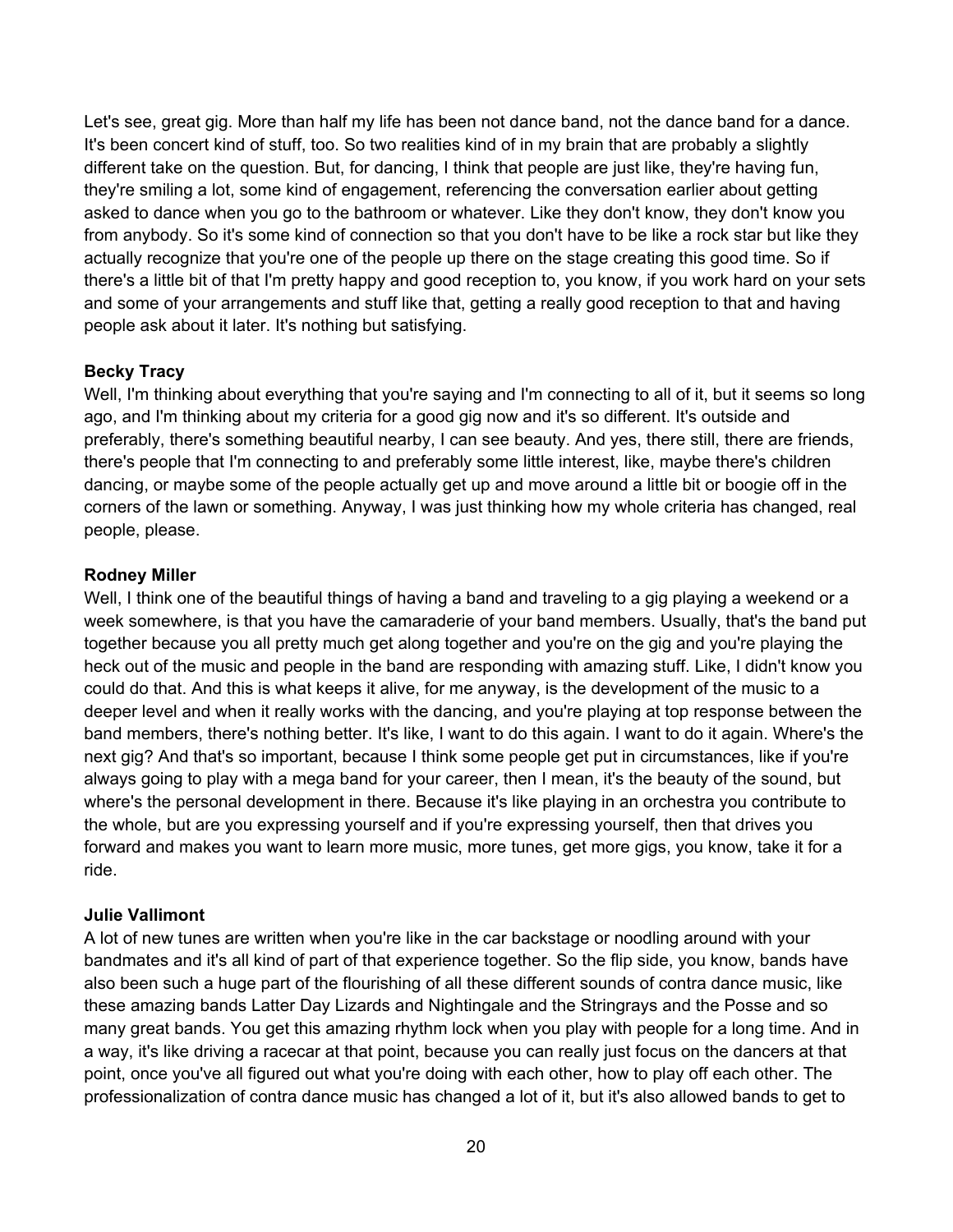this level, this kind of dance like nirvana, which is what a lot of people who travel for dances are looking for is that incredible euphoric feeling of all being connected, which is what the whole point of the dance is, right, the moment when everything dissolves and everyone is just together, the caller and the dancers and musicians all moving as one. I've been grateful for the people who are crazy enough to fly me around and let me play dances all the time because one of the best ways to learn is just do something a whole bunch of times and mess up a lot. Right? Having that opportunity to mess up with really good company, especially who are often better than you which is another tip is to mess up with good people. You know, that's the best way to learn.

## **Pete Sutherland**

I saw the comment go by and Dave Marcus, wherever you are. He said, rather cynically, make sure you're the worst person in the band, that's how you're gonna learn. I was definitely that person in the Clayfoot Strutters in my own mind anyway, but I learned so much from some really incredible people and so there's a more benign version of that that could become conventional wisdom if you're a teacher, like always look for opportunities to play with somebody that's better than you, always, never pass it up.

# **Julie Vallimont**

So there's also been this flourishing of original tunes and compositions. And sadly, I don't think we have time to really delve into this a lot. But there's a question about what inspired you to compose tunes. I think for some of us, it just sort of happens, right? You're around tunes, you start thinking and they come out of your fingers. But do you have any fun stories you want to share about that before we wrap up? Too open ended the question.

## **Rodney Miller**

Well, every little tune was written by somebody,

## **Julie Vallimont**

Right, even like, quote, unquote, traditional ones, right? They're all original.

## **Kate Barnes**

I'm gonna get my charger. I'll be right back.

## **Becky Tracy**

Okay. I feel like I'm the least experienced writer here and I have been around some really amazing writers all my musical life. But it was actually Ann Percival's art work that pushed me into writing tunes, because she was doing this process art, where she would take her art and put it under the bed when she was done with it and it was all about the process and then it went under the bed. And she wasn't supposed to look at it when she was done. And so I thought I can do that and so I wrote tunes, I'd write tunes, I thought of tunes, and then I just turned the page and that tune was done. It was a while before there was a tune that I was happy with. But it was sort of that feeling that yeah, there's something there, it doesn't have to be a Keith Murphy, or a Jeremiah McLane tune right off the bat. Because if you're going to judge your tunes when you first form them, you have to be a beginner at everything. So anyway, put them under the bed for awhile, everybody has tunes in them.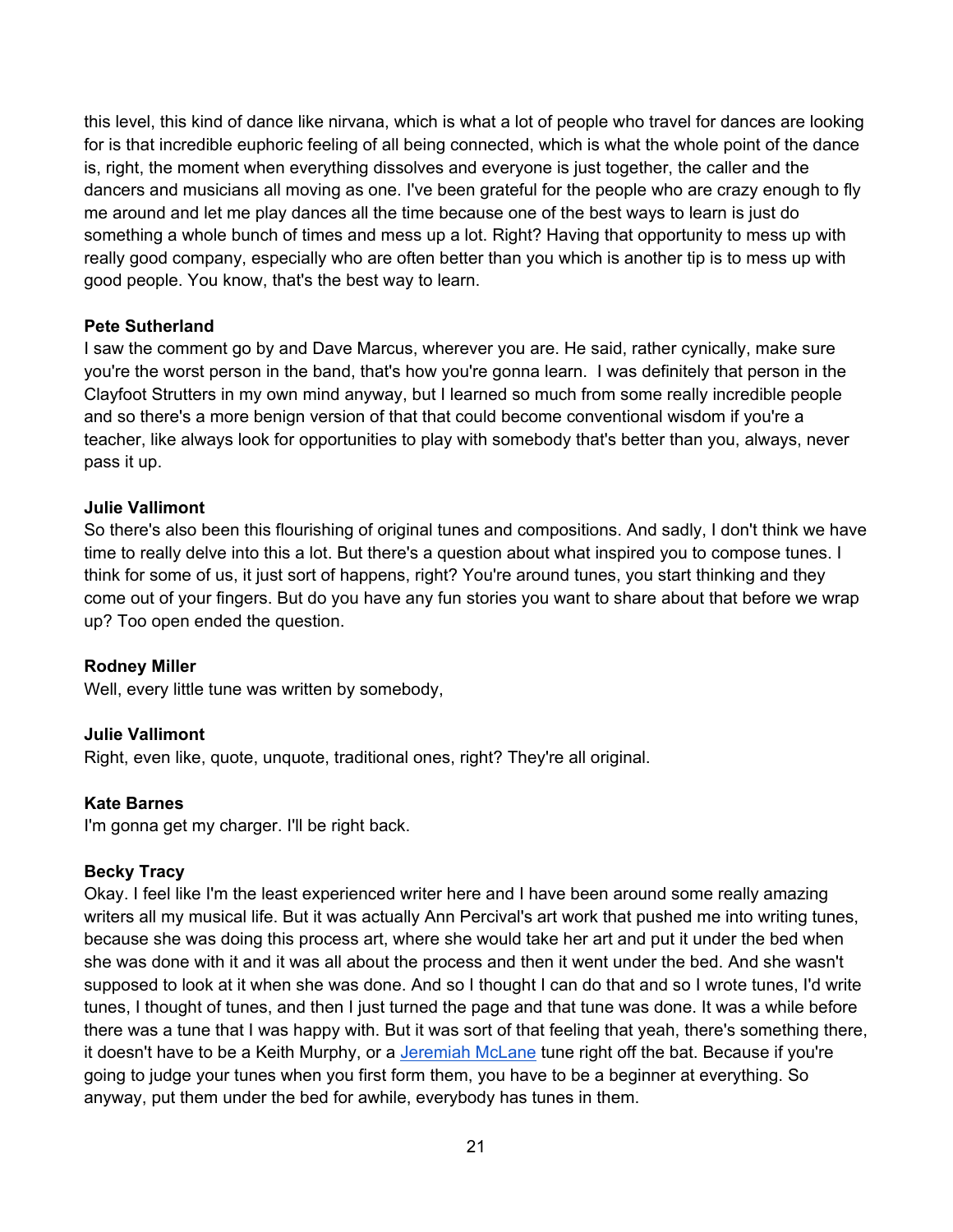## **Julie Vallimont**

Yeah, and it's the question of like, process versus product, right? If you're making a studio album, it's about the product, but dance music, I feel like it's about the process. It's about the moment. A lot of bands make albums but we know that the magic isn't always in the contra dance albums, it's actually really hard to capture that energy in the studio, right? If you think about tunesmithing is that kind of process. Of course, we don't have to write new tunes. And you could argue as like Bill adding in the comments that Newt Tolman famously despised the idea of writing new tunes, we also already have lots of great tunes that already exist, right? They've stood the test of time, and they're amazing. And we had to keep that balance of like having a common repertoire as a community because the other magical thing about contra dance music is that any musician could sit down with any other musician, and find something to play and you don't even know each other's names, and you jam in the hallway at NEFFA for three hours, or whatever it is, or late night somewhere and you become best friends. You know, if we had all original compositions where every band has its own repertoire, then we'll lose that. So it's like keeping that commonality of these wonderful workhorse tunes and not losing those at the same time.

#### **Rodney Miller**

One of the things I've found very helpful in writing tunes, is when I was starting playing for dances, originally, I played it pretty much straightforward. So it was like two tunes 12 or 14 times through, instead of like the chestnuts which was one tune 14 times through, which can be a little tedious and hard to do, over and over and over. So I was like, challenging myself to take the tune and make it a little different each time or whatever, but that led to an improvisational freedom for me, of staying rooted with the tunes so you can tell what the tune is, but then explore it. Like, take a different path, but say the kind of the same statement that the tune was trying to say. And each time you do that, then the improv segment, actually could be a new tune because it's different. So that leads to writing tunes like you've played a lick during a dance, you said, wow, I don't remember any other tunes where that lick appeared. I'll write a tune based on the lick. So it's sort of like it's this motor driven thing

#### **Kate Barnes**

I see it as a continuum, from playing the tunes as it's written...over to the harmony, then improvisation, then suddenly a new tune...

#### **Pete Sutherland**

I probably learned the most recently, probably during the Posse years, with my longtime musical partner, Oliver Scanlon, who's similarly interested in the co-writing part. That's either something you can come to organically and fairly painlessly, or it's just terrifying, because it's all about trust, the process part is all about trust and you really need a longtime collaborator that you've kind of been through some fire with, in order to kind of settle that question and just get down to like, really having a brain meld and having that work. So in every single instance of code writing, whatever the actual route to the finish line is, in terms of who provided what I come away, feeling like I grew some as a writer myself, like, I could go back and, and approach the next thing, I want to try to codify in terms of a fresh idea in a slightly different way, as a result of that process. So I just kind of want to put in a pitch for that too.